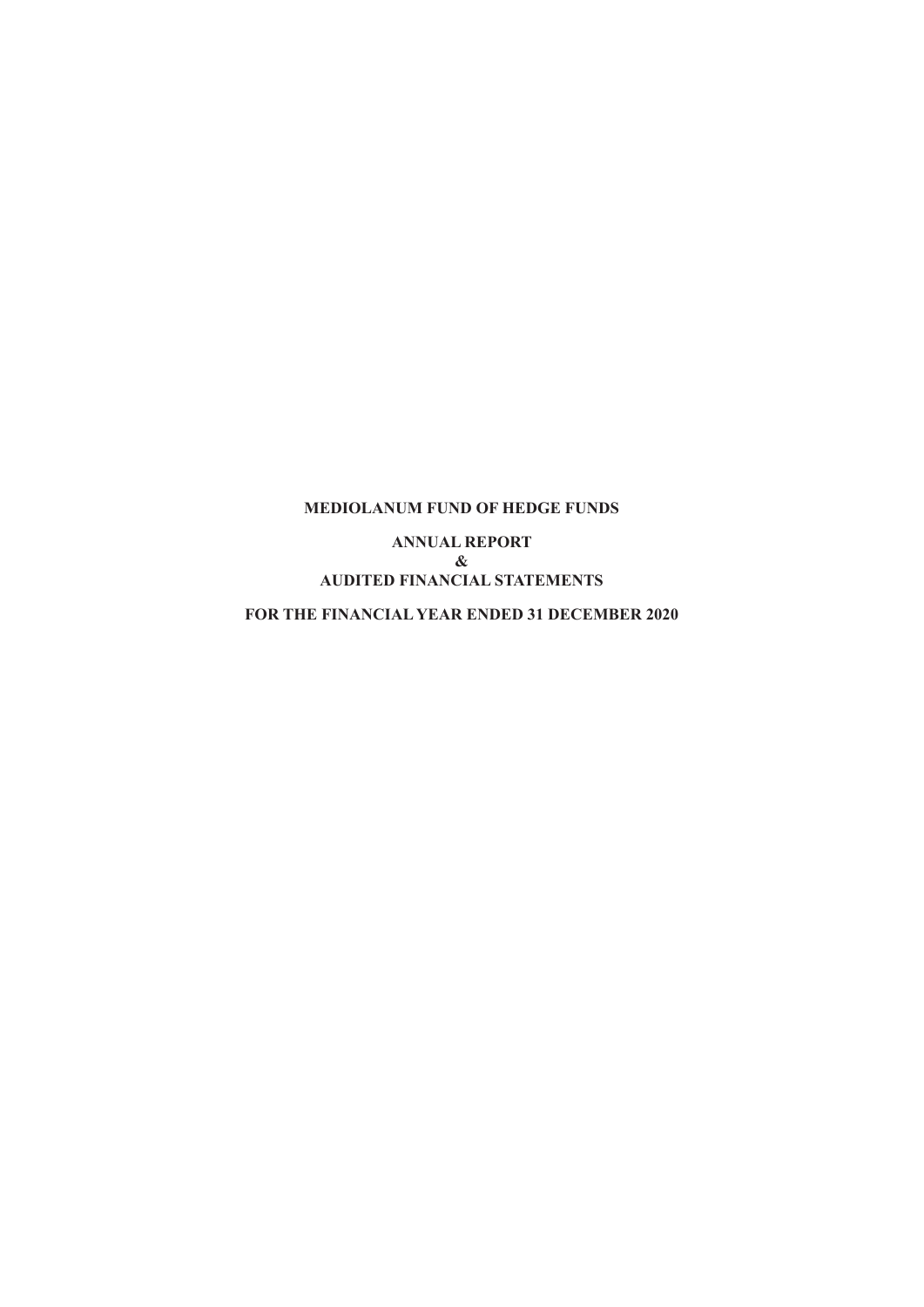# **TABLE OF CONTENTS**

| Table of Contents                                                                            | 1              |
|----------------------------------------------------------------------------------------------|----------------|
| Trust Information                                                                            | $\sqrt{2}$     |
| Statement of Manager's Responsibilities                                                      | 3              |
| Annual Despositary Report to the Unitholders                                                 | $\overline{4}$ |
| Manager's Report                                                                             | 5              |
| Schedule of Investments                                                                      | 6              |
| Independent Auditor's Report                                                                 | 8              |
| <b>Statement of Net Assets</b>                                                               | 10             |
| Income Statement                                                                             | 11             |
| Statement of Changes in Net Assets Attributable to Holders of Redeemable Participating Units | 12             |
| <b>Statement of Cash Flows</b>                                                               | 13             |
| Notes to the Financial Statements                                                            | 14             |
| Fund of Funds Disclosure (Unaudited)                                                         | 28             |
| Appendix of Additional Information (Unaudited)                                               | 29             |
|                                                                                              |                |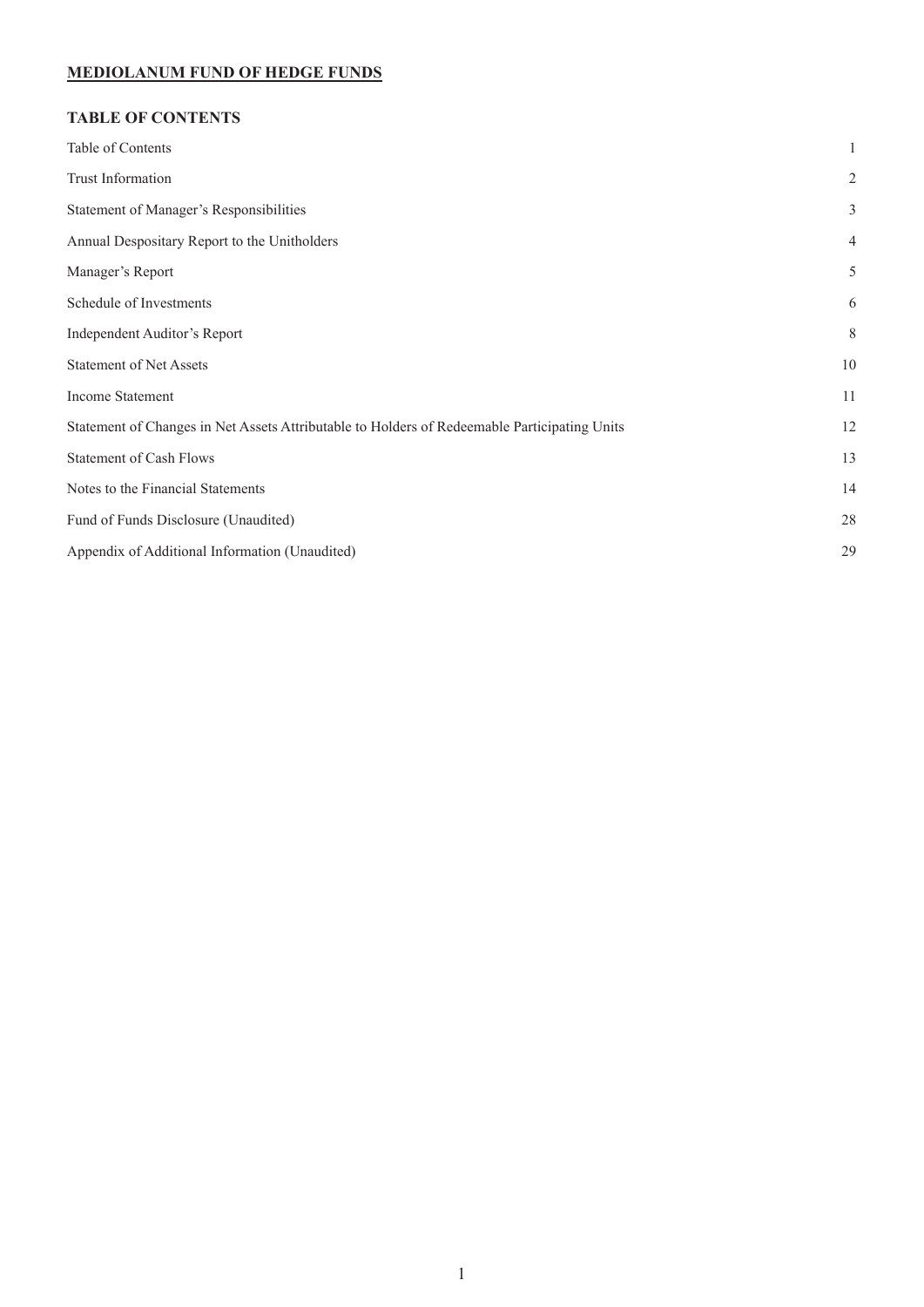<span id="page-2-0"></span>

| <b>TRUST INFORMATION</b>                                     |                                                                                                                                                                                                                                                                                                                                                                                                                                                                 |
|--------------------------------------------------------------|-----------------------------------------------------------------------------------------------------------------------------------------------------------------------------------------------------------------------------------------------------------------------------------------------------------------------------------------------------------------------------------------------------------------------------------------------------------------|
| MANAGER, AIFM and GLOBAL DISTRIBUTOR                         | Mediolanum International Funds Limited<br>4th Floor<br>The Exchange<br>George's Dock<br><b>IFSC</b><br>Dublin 1<br>Ireland                                                                                                                                                                                                                                                                                                                                      |
| <b>DEPOSITARY and TRUSTEE</b>                                | Northern Trust Fiduciary Services (Ireland) Limited<br>George's Court<br>54-62 Townsend Street<br>Dublin 2<br>Ireland                                                                                                                                                                                                                                                                                                                                           |
| <b>DIRECTORS of THE MANAGER</b>                              | Andrew Bates (Irish) (Chairperson) <sup>1</sup><br>Furio Pietribiasi (Italian) (Managing Director) <sup>2</sup><br>Corrado Bocca (Italian) <sup>1</sup><br>Paul O'Faherty (Irish) <sup>3</sup><br>Martin Nolan (Irish) <sup>3</sup><br>Gianmarco Gessi (Italian) <sup>1</sup><br>Christophe Jaubert (French) <sup>2</sup><br>John Corrigan (Irish) (Effective 24 February 2020) <sup>3</sup><br>Michael Hodson (Irish) (Effective 01 January 2021) <sup>3</sup> |
| <b>ADMINISTRATOR, REGISTRAR and TRANSFER</b><br><b>AGENT</b> | Northern Trust International Fund Administration Services<br>(Ireland) Limited<br>George's Court<br>54-62 Townsend Street<br>Dublin 2<br>Ireland                                                                                                                                                                                                                                                                                                                |
| DELEGATE INVESTMENT MANAGER                                  | Tages Capital LLP<br>39 St James's Street<br>London SW1A1JD<br>United Kingdom                                                                                                                                                                                                                                                                                                                                                                                   |
| <b>IRISH LEGAL ADVISORS</b>                                  | Dillon Eustace<br>33 Sir John Rogerson's Quay<br>Dublin $2$<br>Ireland                                                                                                                                                                                                                                                                                                                                                                                          |
| <b>INDEPENDENT AUDITORS</b>                                  | PricewaterhouseCoopers (Effective 01 January 2020)<br>Chartered Accountants and Statutory Audit Firm<br>One Spencer Dock<br>North Wall Quay<br>Dublin 1<br>Ireland                                                                                                                                                                                                                                                                                              |
| <b>REGISTERED OFFICE</b>                                     | Mediolanum International Funds Limited<br>4th Floor<br>The Exchange<br>George's Dock<br><b>IFSC</b><br>Dublin 1<br>Ireland                                                                                                                                                                                                                                                                                                                                      |
| The Trust is incorporated in the Republic of Ireland.        |                                                                                                                                                                                                                                                                                                                                                                                                                                                                 |

1 Non-executive Directors 2 Executive Directors 3 Independent Non-executive Directors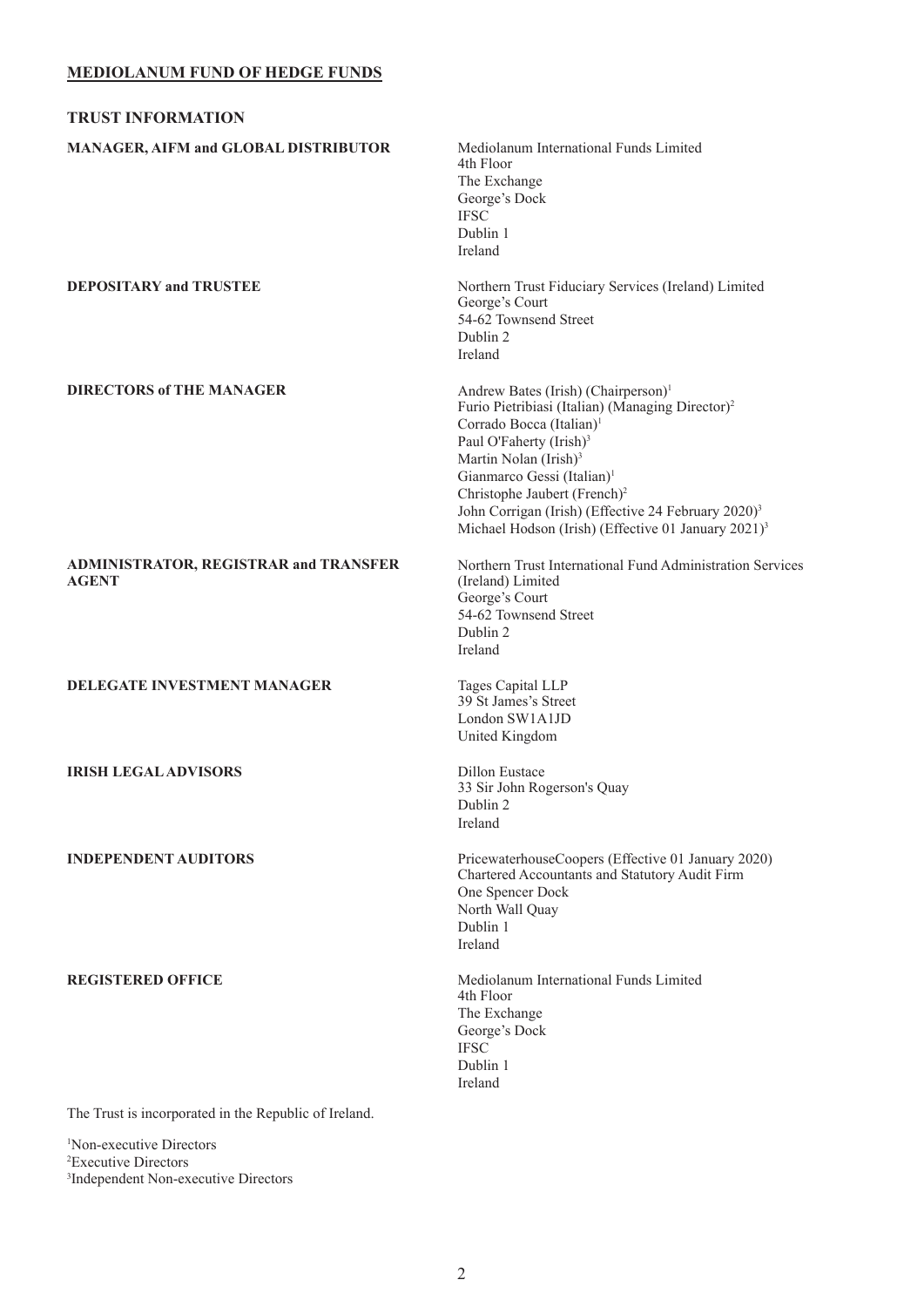# <span id="page-3-0"></span>**STATEMENT OF MANAGER'S RESPONSIBILITIES For the financial year ended 31 December 2020**

The Manager is required to prepare financial statements for each financial year, which give a true and fair view of the state of affairs of the Trust and of the profit or loss of the Trust for that financial year. In preparing those financial statements the Manager is required to:

- select suitable accounting policies and then apply them consistently;
- make judgements and estimates that are reasonable and prudent; and
- prepare the financial statements on the going concern basis unless it is inappropriate to presume that the Trust will continue in business.

The Manager is responsible for keeping proper books of account which disclose with reasonable accuracy at any time the financial position of the Trust and to enable it to ensure that the financial statements are prepared in accordance with the Financial Reporting Standard applicable in the UK and the Republic of Ireland ("FRS 102") and comply with the Trust Deed and the Unit Trusts Act, 1990. The Manager is also responsible for safeguarding the assets of the Trust and hence for taking reasonable steps for the prevention and detection of fraud and other irregularities.

The financial statements may be available on the website of the Manager and/or any regulatory website as may be required by law and/or regulations. The Manager is responsible for the maintenance and integrity of the corporate and financial information included on the Manager's website. Legislation in Ireland governing the preparation and dissemination of financial statements may differ from legislation in other jurisdictions. Notwithstanding anything else contained in this report, the Manager is not responsible for the maintenance and integrity of the annual report and audited financial statements for the financial year ended 31 December 2020 which may be included on any regulatory authority website as may be required by law and/or regulations.

# **Going Concern**

The financial statements are prepared using the going concern basis of accounting which is deemed appropriate by the Manager.

# **Corporate Governance Statement**

The Directors of the Manager have adopted and are adhering to the Irish Funds ("IF") Code of Corporate Governance.

# **Connected Party Transactions**

The Directors of the Manager are satisfied that transactions with connected parties entered into during the year complied with the obligations set out in Chapter 1, Part 1, Section 1, xii of the AIF Rulebook, namely any such transactions be carried out at arm's length and in the best interest of the Unitholders and that there are arrangements in place (evidenced by written procedures) to ensure such compliance.

# **On behalf of the Manager:**

**Director**

### **Director**

28 April 2021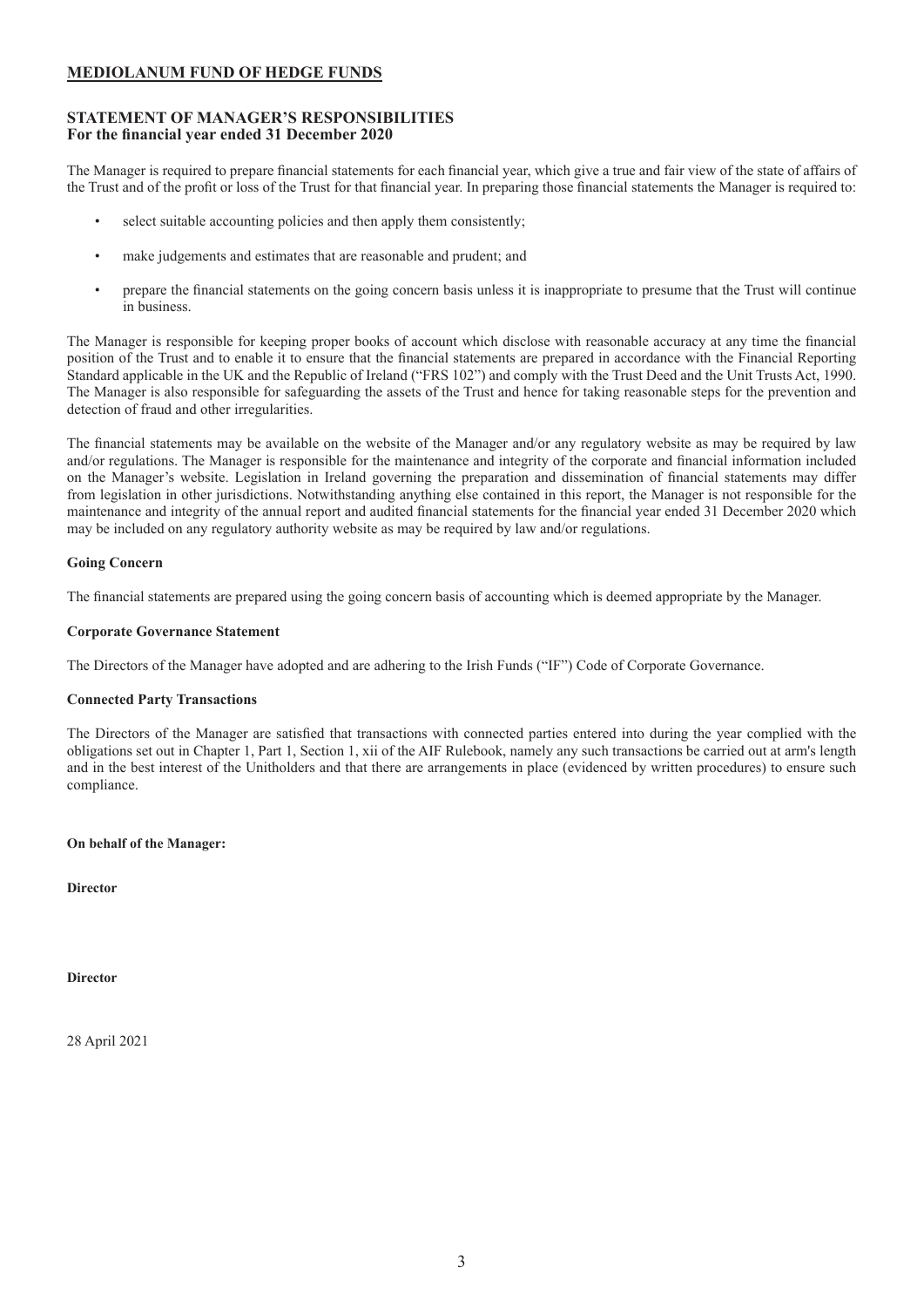# <span id="page-4-0"></span>**ANNUAL DEPOSITARY REPORT TO THE UNITHOLDERS MEDIOLANUM FUND OF HEDGE FUNDS For the financial year ended 31 December 2020**

We, Northern Trust Fiduciary Services (Ireland) Limited, appointed Depositary to Mediolanum Fund of Hedge Funds (the "Trust") provide this report solely in favour of the unitholders of the Trust for the year ended 31 December 2020 ("Annual Accounting Period"). This report is provided in accordance with current Depositary obligation under the Central Bank of Ireland AIF Rule Book, Chapter 5 (iii). We do not, in the provision of this report, accept nor assume responsibility for any other purpose or person to whom this report is shown.

In accordance with our Depositary obligation under the AIF Rule Book, we have enquired into the conduct of the AIFM for this Annual Accounting Period and we hereby report thereon to the unitholders of the Trust as follows:

We are of the opinion that the Trust has been managed by the AIFM during the year, in all material respects:

- (i) in accordance with the limitations imposed on the investment and borrowing powers of the Trust by the constitutional document and by the Central Bank of Ireland under the powers granted to the Central Bank of Ireland by the investment fund legislation; and
- (ii) otherwise in accordance with the provisions of the constitutional document and the investment fund legislation.

**For and behalf of Northern Trust Fiduciary Services (Ireland) Limited** 28 April 2021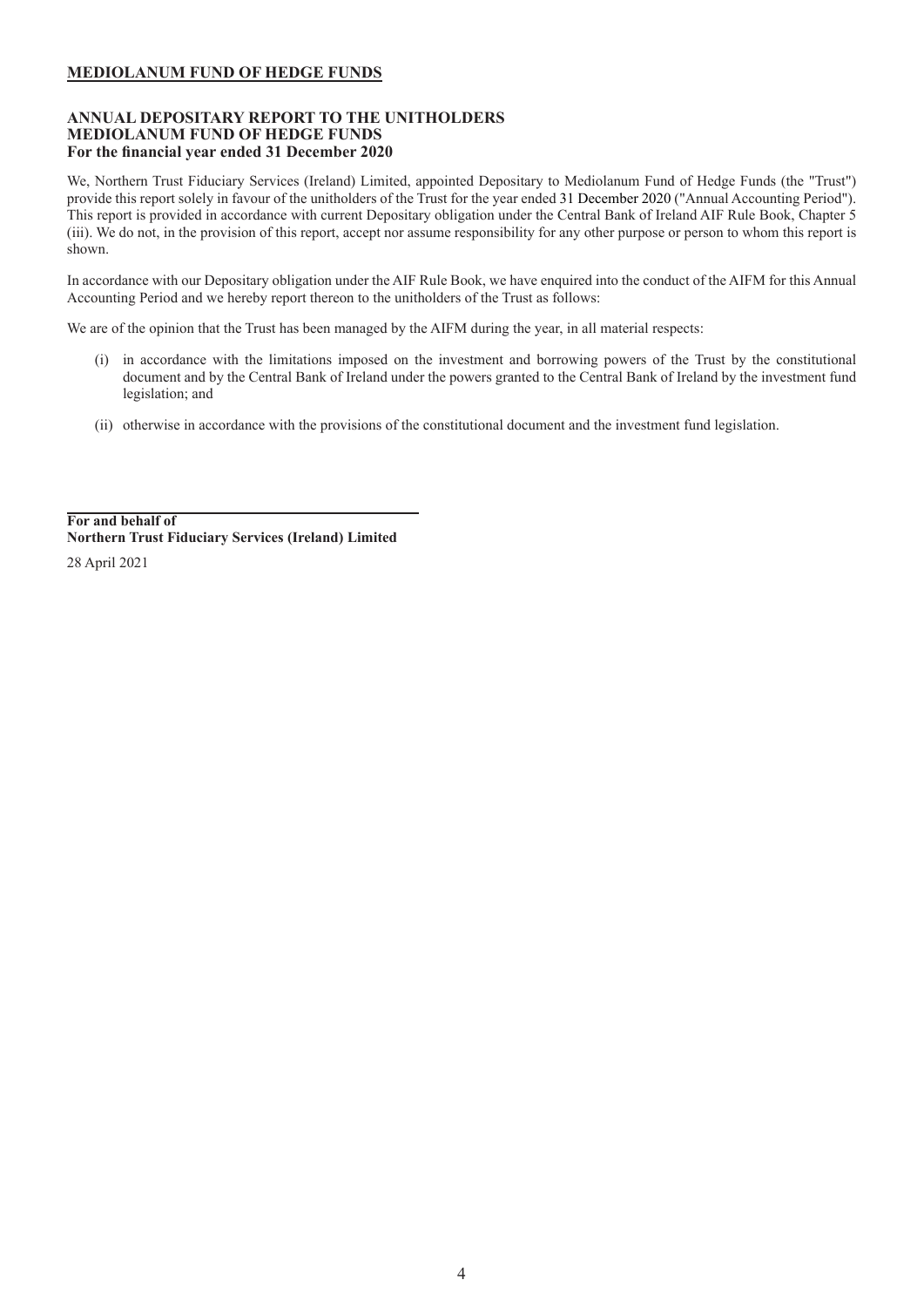# <span id="page-5-0"></span>**MANAGER'S REPORT For the financial year ended 31 December 2020**

### **Alternative Strategy Collection**

**Performance Fund\* 31/12/19 - 31/12/20 -0.32%**

\**Performance is stated in euro, net of management fee, performance fee and costs.*

The strategy invests across a range of strategies with a focus on long/short equity, and exposure to a broader range of trading strategies including global macro and arbitrage strategies.

In January, the rally in risk assets suffered a setback around month end as fears mounted over the spread of the COVID-19, thereby reducing appetite for risk. The portfolio had a modest negative return with the largest detractor being the equity managers with exposure to emerging markets. The global macro exposure also suffered. With the COVID-19 pandemic increasingly threatening, risk assets underwent a tough correction in the final week of February. The portfolio suffered losses on the long short equity allocation and ended with a negative modest return in the month. The combined demand, supply and financial shock that hit global economies as a result of the containment measures taken to slow down the spread of COVID-19 had severe repercussions in March. The portfolio suffered across strategies, with the worst performance coming from fixed income funds, and closed the month with a sharper negative performance.

Despite the COVID-19 crisis pushing several economies into a deep recession, April and May saw a strong rebound in risk assets. The largest area of gains was from event driven managers with significant exposure to special situations. Significant gains also came from managers in the emerging markets space, which benefitted from a gradual improvement in investor sentiment in Latin America. Equity long short strategies with a mid to high market exposure and a focus on US consumer and telecommunication sectors, as well as equity market neutral strategies also posted solid performance. Equity markets edged up in June thanks to better than expected macroeconomic data and the commitment from policymakers to help sustain the recovery. The portfolio had a good positive return in Q2.

During the summer, the portfolio was positive and had losses only in the month of September, when the NASDAQ index shed more than 10% in just three days. In the hedge fund universe, equity long short funds suffered mild losses.

After a difficult October, November was a stellar month for risky assets. Firstly, investors welcomed the outcome of the US election, quickly lifting hedges and adding to long positions. This wave of optimism was compounded by successful Phase 3 trials for the leading COVID-19 vaccines, with efficacy rates above 90%. The results focused investors on the "return to normal", largely ignoring the ongoing surge of contaminations in Europe and the United States. During the last two months of the year, the portfolio recovered further but not sufficiently to deliver a positive return for the year.

# **Key Risks**

Given the unprecedented nature of the COVID-19 pandemic, the outlook is more uncertain than usual. Among other considerations, the key risks to the outlook we see are as follows:

- Vaccine roll-out taking longer than expected;
- COVID-19 variants make vaccines less effective;
- Excessive rise of inflationary pressure when economies open;
- Structural economic scarring from the pandemic lasts longer than expected;
- Central banks and government withdraw monetary and fiscal support too soon.

#### **Market Outlook**

After a sharp bounce back from re-openings, the economic momentum has slowed with new lockdowns. Going into 2021, the vaccine roll-out offers greater confidence that the economy will bounce back, fueled by the recovery in consumer confidence and spending. Uncertainty lingers over the extent of scarring the COVID-19 shock will leave in its wake. The outlook for inflation is dependent on the size and duration of fiscal support and a potential return of supply-side constraints with re-shoring policies. The spike in money supply could lead to greater price pressures when the output gap closes but its relationship to inflation has been looser in recent decades. Policy response has been dramatic, in speed and scope, but questions over its effectiveness remain beyond a loosening in financial conditions. The transition from monetary to fiscal leadership is fraught with risks on different objectives and governance structures. This crisis and the policy response have not cured the financial imbalances that existed before the pandemic. The primary one is the elevated level of corporate debt that has worsened with recent issuance trends. This pressure to deliver could well limit CapEx (Capital expenditures) and risk slowing the recovery to a crawl in coming quarters. Notwithstanding this, there are several positives including significant monetary and fiscal stimulus, pent-up consumer demand, and a gradual re-opening of developed economies to support market sentiment. This backdrop should be supportive to the strategies in the portfolio.

# **Mediolanum International Funds Limited**

April 2021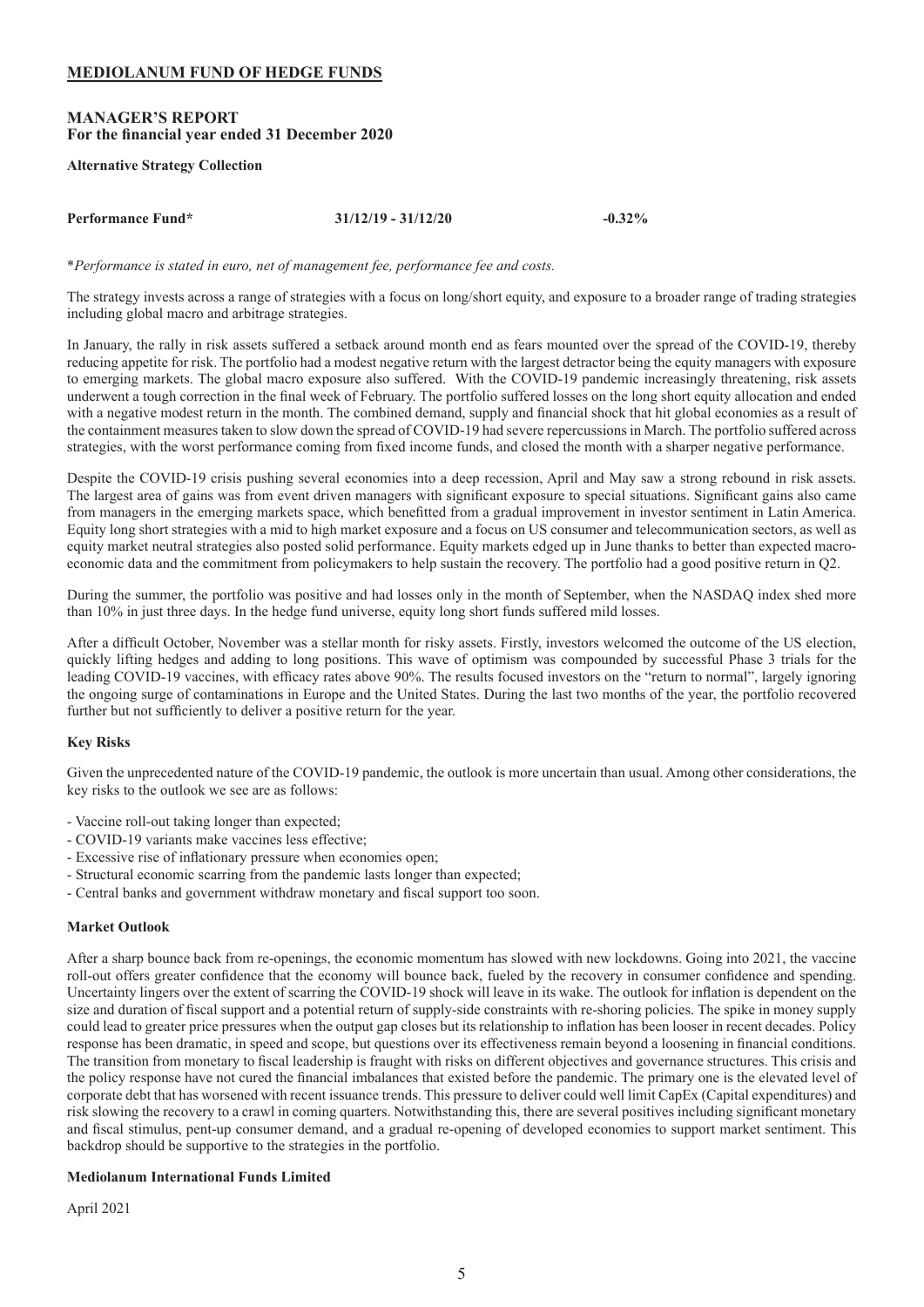# <span id="page-6-0"></span>**ALTERNATIVE STRATEGY COLLECTION**

# **SCHEDULE OF INVESTMENTS As at 31 December 2020**

| Financial assets at fair value through profit or loss<br><b>Holdings</b><br>Currency<br>EUR $\epsilon$<br>Collective Investment Schemes: 93.83% (2019: 96.14%)<br>British Virgin Islands: 0.00% (2019: 0.00%)<br>Kingate Global Fund - Vi*<br>10,750<br><b>USD</b><br><b>Total British Virgin Islands</b><br>Cayman Islands: 45.63% (2019: 41.24%)<br>1,000<br>AlphaQuest UCITS Fund Class F EUR Series 01/2020<br><b>EUR</b><br>865,938<br>Alvento Long/Short Equity Fund Class F EUR 10/2015<br>3,699<br><b>EUR</b><br>5,059,358<br><b>EUR</b><br>EDL Global Opportunities Fund Class I-R EUR Series 1<br>2,497<br>3,125,711<br>EDL Global Opportunities Fund Class I-R EUR Series 3<br><b>EUR</b><br>512,470<br>500<br>10,000<br>Palmerston Credit Feeder Fund EUR V Series 05/2020<br><b>EUR</b><br>1,151,604<br>Palmerston Credit Feeder Fund EUR V Series 06/2020<br>10,000<br><b>EUR</b><br>1,127,420<br>Palmerston Credit Feeder Fund EUR V Series 07/2020<br>10,000<br><b>EUR</b><br>1,095,372<br><b>EUR</b><br>Palmerston Credit Feeder Fund EUR V Series 10/2020<br>5,000<br>530,013<br>34,717<br><b>EUR</b><br>4,983,951<br>Selwood Asset Management Class A EUR<br>TT Mid-Cap Europe Long/Short Fund Class A EUR<br>9,157<br><b>EUR</b><br>4,942,497<br>23,394,334<br><b>Total Cayman Islands</b><br>Ireland: 27.54% (2019: 29.97%)<br>Ako UCITS Fund ICAV - Ako Global UCITS Class B2 Eur<br>23,786<br><b>EUR</b><br>3,810,529<br>Brilliance Asset China Core Long/Short<br>38,104<br><b>EUR</b><br>4,302,449<br>DMS UCITS Platform ICAV - Alkeon UCITS Fund<br><b>EUR</b><br>2,599,331<br>1,557<br>278,998<br>Ennismore Smaller Companies - Ennismore Global Equity Fund<br><b>EUR</b><br>2,399,384<br>Sector Healthcare Fund Class A EUR 02/2019<br>5,517<br><b>EUR</b><br>1,004,759<br><b>Total Ireland</b><br>14,116,452 | <b>Net Assets</b> |
|--------------------------------------------------------------------------------------------------------------------------------------------------------------------------------------------------------------------------------------------------------------------------------------------------------------------------------------------------------------------------------------------------------------------------------------------------------------------------------------------------------------------------------------------------------------------------------------------------------------------------------------------------------------------------------------------------------------------------------------------------------------------------------------------------------------------------------------------------------------------------------------------------------------------------------------------------------------------------------------------------------------------------------------------------------------------------------------------------------------------------------------------------------------------------------------------------------------------------------------------------------------------------------------------------------------------------------------------------------------------------------------------------------------------------------------------------------------------------------------------------------------------------------------------------------------------------------------------------------------------------------------------------------------------------------------------------------------------------------------------------------------------------------------------------------------------------------------------|-------------------|
|                                                                                                                                                                                                                                                                                                                                                                                                                                                                                                                                                                                                                                                                                                                                                                                                                                                                                                                                                                                                                                                                                                                                                                                                                                                                                                                                                                                                                                                                                                                                                                                                                                                                                                                                                                                                                                            |                   |
|                                                                                                                                                                                                                                                                                                                                                                                                                                                                                                                                                                                                                                                                                                                                                                                                                                                                                                                                                                                                                                                                                                                                                                                                                                                                                                                                                                                                                                                                                                                                                                                                                                                                                                                                                                                                                                            |                   |
|                                                                                                                                                                                                                                                                                                                                                                                                                                                                                                                                                                                                                                                                                                                                                                                                                                                                                                                                                                                                                                                                                                                                                                                                                                                                                                                                                                                                                                                                                                                                                                                                                                                                                                                                                                                                                                            |                   |
|                                                                                                                                                                                                                                                                                                                                                                                                                                                                                                                                                                                                                                                                                                                                                                                                                                                                                                                                                                                                                                                                                                                                                                                                                                                                                                                                                                                                                                                                                                                                                                                                                                                                                                                                                                                                                                            |                   |
|                                                                                                                                                                                                                                                                                                                                                                                                                                                                                                                                                                                                                                                                                                                                                                                                                                                                                                                                                                                                                                                                                                                                                                                                                                                                                                                                                                                                                                                                                                                                                                                                                                                                                                                                                                                                                                            |                   |
|                                                                                                                                                                                                                                                                                                                                                                                                                                                                                                                                                                                                                                                                                                                                                                                                                                                                                                                                                                                                                                                                                                                                                                                                                                                                                                                                                                                                                                                                                                                                                                                                                                                                                                                                                                                                                                            |                   |
|                                                                                                                                                                                                                                                                                                                                                                                                                                                                                                                                                                                                                                                                                                                                                                                                                                                                                                                                                                                                                                                                                                                                                                                                                                                                                                                                                                                                                                                                                                                                                                                                                                                                                                                                                                                                                                            | 1.69              |
|                                                                                                                                                                                                                                                                                                                                                                                                                                                                                                                                                                                                                                                                                                                                                                                                                                                                                                                                                                                                                                                                                                                                                                                                                                                                                                                                                                                                                                                                                                                                                                                                                                                                                                                                                                                                                                            | 9.87              |
|                                                                                                                                                                                                                                                                                                                                                                                                                                                                                                                                                                                                                                                                                                                                                                                                                                                                                                                                                                                                                                                                                                                                                                                                                                                                                                                                                                                                                                                                                                                                                                                                                                                                                                                                                                                                                                            | 6.10              |
|                                                                                                                                                                                                                                                                                                                                                                                                                                                                                                                                                                                                                                                                                                                                                                                                                                                                                                                                                                                                                                                                                                                                                                                                                                                                                                                                                                                                                                                                                                                                                                                                                                                                                                                                                                                                                                            | 1.00              |
|                                                                                                                                                                                                                                                                                                                                                                                                                                                                                                                                                                                                                                                                                                                                                                                                                                                                                                                                                                                                                                                                                                                                                                                                                                                                                                                                                                                                                                                                                                                                                                                                                                                                                                                                                                                                                                            | 2.24              |
|                                                                                                                                                                                                                                                                                                                                                                                                                                                                                                                                                                                                                                                                                                                                                                                                                                                                                                                                                                                                                                                                                                                                                                                                                                                                                                                                                                                                                                                                                                                                                                                                                                                                                                                                                                                                                                            | 2.20              |
|                                                                                                                                                                                                                                                                                                                                                                                                                                                                                                                                                                                                                                                                                                                                                                                                                                                                                                                                                                                                                                                                                                                                                                                                                                                                                                                                                                                                                                                                                                                                                                                                                                                                                                                                                                                                                                            | 2.14              |
|                                                                                                                                                                                                                                                                                                                                                                                                                                                                                                                                                                                                                                                                                                                                                                                                                                                                                                                                                                                                                                                                                                                                                                                                                                                                                                                                                                                                                                                                                                                                                                                                                                                                                                                                                                                                                                            | 1.03              |
|                                                                                                                                                                                                                                                                                                                                                                                                                                                                                                                                                                                                                                                                                                                                                                                                                                                                                                                                                                                                                                                                                                                                                                                                                                                                                                                                                                                                                                                                                                                                                                                                                                                                                                                                                                                                                                            | 9.72              |
|                                                                                                                                                                                                                                                                                                                                                                                                                                                                                                                                                                                                                                                                                                                                                                                                                                                                                                                                                                                                                                                                                                                                                                                                                                                                                                                                                                                                                                                                                                                                                                                                                                                                                                                                                                                                                                            | 9.64              |
|                                                                                                                                                                                                                                                                                                                                                                                                                                                                                                                                                                                                                                                                                                                                                                                                                                                                                                                                                                                                                                                                                                                                                                                                                                                                                                                                                                                                                                                                                                                                                                                                                                                                                                                                                                                                                                            | 45.63             |
|                                                                                                                                                                                                                                                                                                                                                                                                                                                                                                                                                                                                                                                                                                                                                                                                                                                                                                                                                                                                                                                                                                                                                                                                                                                                                                                                                                                                                                                                                                                                                                                                                                                                                                                                                                                                                                            |                   |
|                                                                                                                                                                                                                                                                                                                                                                                                                                                                                                                                                                                                                                                                                                                                                                                                                                                                                                                                                                                                                                                                                                                                                                                                                                                                                                                                                                                                                                                                                                                                                                                                                                                                                                                                                                                                                                            | 7.44              |
|                                                                                                                                                                                                                                                                                                                                                                                                                                                                                                                                                                                                                                                                                                                                                                                                                                                                                                                                                                                                                                                                                                                                                                                                                                                                                                                                                                                                                                                                                                                                                                                                                                                                                                                                                                                                                                            | 8.39              |
|                                                                                                                                                                                                                                                                                                                                                                                                                                                                                                                                                                                                                                                                                                                                                                                                                                                                                                                                                                                                                                                                                                                                                                                                                                                                                                                                                                                                                                                                                                                                                                                                                                                                                                                                                                                                                                            | 5.07              |
|                                                                                                                                                                                                                                                                                                                                                                                                                                                                                                                                                                                                                                                                                                                                                                                                                                                                                                                                                                                                                                                                                                                                                                                                                                                                                                                                                                                                                                                                                                                                                                                                                                                                                                                                                                                                                                            | 4.68              |
|                                                                                                                                                                                                                                                                                                                                                                                                                                                                                                                                                                                                                                                                                                                                                                                                                                                                                                                                                                                                                                                                                                                                                                                                                                                                                                                                                                                                                                                                                                                                                                                                                                                                                                                                                                                                                                            | 1.96              |
|                                                                                                                                                                                                                                                                                                                                                                                                                                                                                                                                                                                                                                                                                                                                                                                                                                                                                                                                                                                                                                                                                                                                                                                                                                                                                                                                                                                                                                                                                                                                                                                                                                                                                                                                                                                                                                            | 27.54             |
| Luxembourg: 20.66% (2019: 24.93%)                                                                                                                                                                                                                                                                                                                                                                                                                                                                                                                                                                                                                                                                                                                                                                                                                                                                                                                                                                                                                                                                                                                                                                                                                                                                                                                                                                                                                                                                                                                                                                                                                                                                                                                                                                                                          |                   |
| DB Platinum Quantica Managed Futures<br>2,233<br><b>EUR</b><br>2,830,413                                                                                                                                                                                                                                                                                                                                                                                                                                                                                                                                                                                                                                                                                                                                                                                                                                                                                                                                                                                                                                                                                                                                                                                                                                                                                                                                                                                                                                                                                                                                                                                                                                                                                                                                                                   | 5.52              |
| Global Evolution Funds - Frontier Markets Class I<br>17,123<br><b>EUR</b><br>2,823,605                                                                                                                                                                                                                                                                                                                                                                                                                                                                                                                                                                                                                                                                                                                                                                                                                                                                                                                                                                                                                                                                                                                                                                                                                                                                                                                                                                                                                                                                                                                                                                                                                                                                                                                                                     | 5.51              |
| 637<br><b>EUR</b><br>4,938,941<br>Hellebore Credit Arbitrage Class B EUR                                                                                                                                                                                                                                                                                                                                                                                                                                                                                                                                                                                                                                                                                                                                                                                                                                                                                                                                                                                                                                                                                                                                                                                                                                                                                                                                                                                                                                                                                                                                                                                                                                                                                                                                                                   | 9.63              |
| 10,592,959<br><b>Total Luxembourg</b>                                                                                                                                                                                                                                                                                                                                                                                                                                                                                                                                                                                                                                                                                                                                                                                                                                                                                                                                                                                                                                                                                                                                                                                                                                                                                                                                                                                                                                                                                                                                                                                                                                                                                                                                                                                                      | 20.66             |
| <b>Total Collective Investment Schemes</b><br>48, 103, 745                                                                                                                                                                                                                                                                                                                                                                                                                                                                                                                                                                                                                                                                                                                                                                                                                                                                                                                                                                                                                                                                                                                                                                                                                                                                                                                                                                                                                                                                                                                                                                                                                                                                                                                                                                                 | 93.83             |

**\*Fair value of investments written down to zero on 30 November 2009**

*The accompanying notes form an integral part of the financial statements*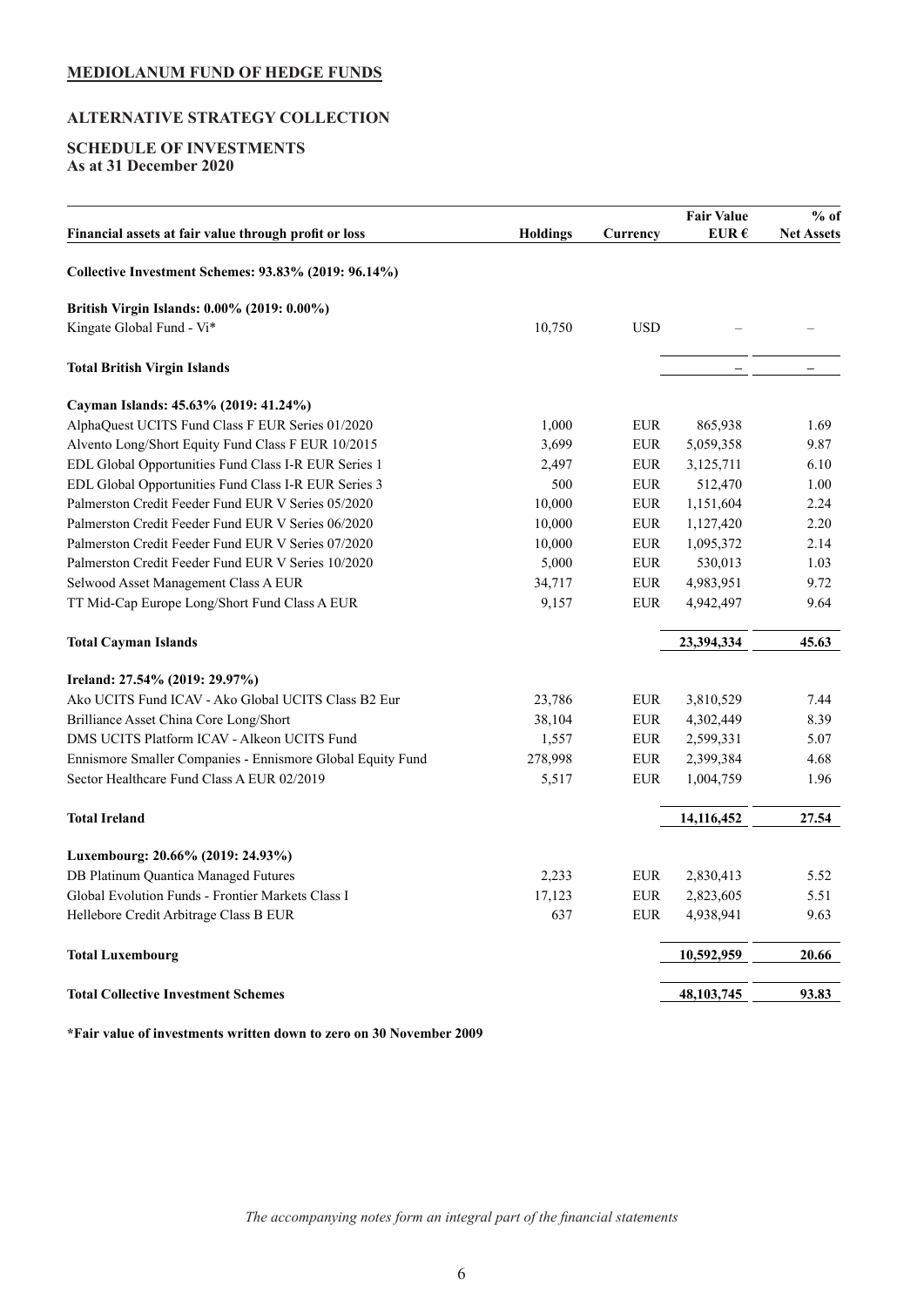# **ALTERNATIVE STRATEGY COLLECTION**

### **SCHEDULE OF INVESTMENTS (continued) As at 31 December 2020**

| Financial assets at fair value through profit or loss                                 | <b>Fair Value</b><br>EUR $\epsilon$ | $%$ of<br><b>Net Assets</b> |
|---------------------------------------------------------------------------------------|-------------------------------------|-----------------------------|
| <b>Total Net Assets at fair value through Profit or Loss</b>                          | 48, 103, 745                        | 93.83                       |
| Cash $(2019: 4.32\%)$                                                                 | 912,242                             | 1.78                        |
| Other Net Assets (2019: (0.46%))                                                      | 2,252,765                           | 4.39                        |
| <b>Net Assets Attributable to Holders of Redeemable</b><br><b>Participating Units</b> | 51,268,752                          | 100.00                      |

*The accompanying notes form an integral part of the financial statements*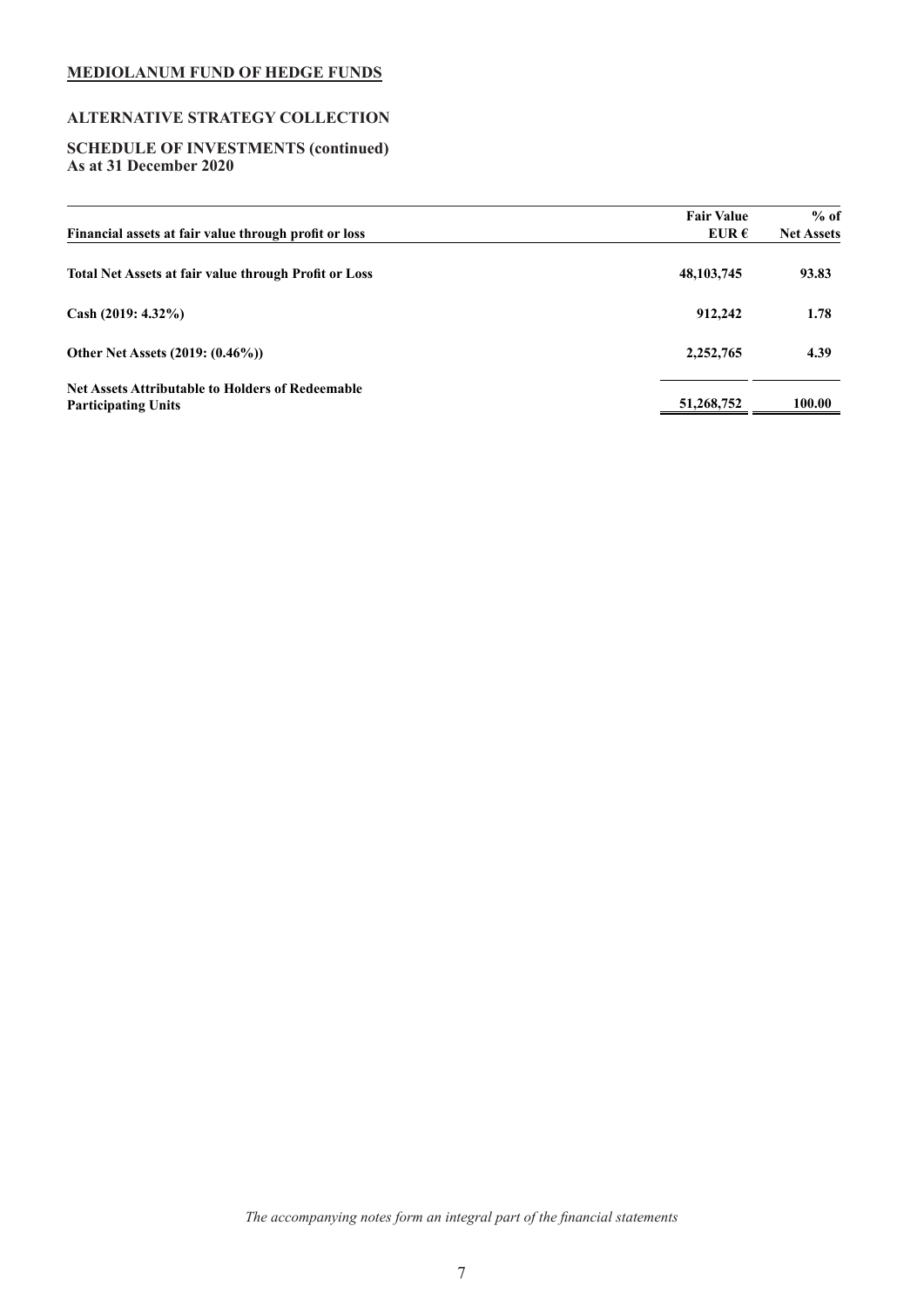# <span id="page-8-0"></span>**INDEPENDENT AUDITOR'S REPORT TO THE UNIT HOLDERS OF MEDIOLANUM FUND OF HEDGE FUNDS FOR THE FINANCIAL YEAR ENDED 31 DECEMBER 2020**

### **Report on the audit of the financial statements**

### **Opinion**

In our opinion Mediolanum Fund of Hedge Funds' ("the Trust") financial statements:

- give a true and fair view of the Trust's assets, liabilities and financial position as at 31 December 2020 and of its results and cash flows for the year then ended; and
- have been properly prepared in accordance with Generally Accepted Accounting Practice in Ireland (accounting standards issued by the Financial Reporting Council of the UK, including Financial Reporting Standard 102 "The Financial Reporting Standard applicable in the UK and Republic of Ireland" and Irish law).

We have audited the financial statements, included within the Annual Report & Audited Financial Statements, which comprise:

- the Statement of Net Assets as at 31 December 2020;
- the Income Statement for the year then ended;
- the Statement of Cash Flows for the year then ended;
- the Statement of Changes in Net Assets Attributable to Holders of Redeemable Participating Units for the year then ended;
- the Schedule of Investments as at 31 December 2020; and
- the notes to the financial statements, which include a description of the significant accounting policies.

### **Basis for opinion**

We conducted our audit in accordance with International Standards on Auditing (Ireland) ("ISAs (Ireland)") and applicable law.

Our responsibilities under ISAs (Ireland) are further described in the Auditors' responsibilities for the audit of the financial statements section of our report. We believe that the audit evidence we have obtained is sufficient and appropriate to provide a basis for our opinion.

# **Independence**

We remained independent of the Trust in accordance with the ethical requirements that are relevant to our audit of the financial statements in Ireland, which includes IAASA's Ethical Standard, and we have fulfilled our other ethical responsibilities in accordance with these requirements.

#### **Conclusions relating to going concern**

Based on the work we have performed, we have not identified any material uncertainties relating to events or conditions that, individually or collectively, may cast significant doubt on the Trust's ability to continue as a going concern for a period of at least twelve months from the date on which the financial statements are authorised for issue.

In auditing the financial statements, we have concluded that the Manager's use of the going concern basis of accounting in the preparation of the financial statements is appropriate.

However, because not all future events or conditions can be predicted, this conclusion is not a guarantee as to the Trust's ability to continue as a going concern.

Our responsibilities and the responsibilities of the Manager with respect to going concern are described in the relevant sections of this report.

#### **Reporting on other information**

The other information comprises all of the information in the Annual Report & Audited Financial Statements other than the financial statements and our auditors' report thereon. The Manager is responsible for the other information. Our opinion on the financial statements does not cover the other information and, accordingly, we do not express an audit opinion or, except to the extent otherwise explicitly stated in this report, any form of assurance thereon. In connection with our audit of the financial statements, our responsibility is to read the other information and, in doing so, consider whether the other information is materially inconsistent with the financial statements or our knowledge obtained in the audit, or otherwise appears to be materially misstated. If we identify an apparent material inconsistency or material misstatement, we are required to perform procedures to conclude whether there is a material misstatement of the financial statements or a material misstatement of the other information. If, based on the work we have performed, we conclude that there is a material misstatement of this other information, we are required to report that fact. We have nothing to report based on these responsibilities.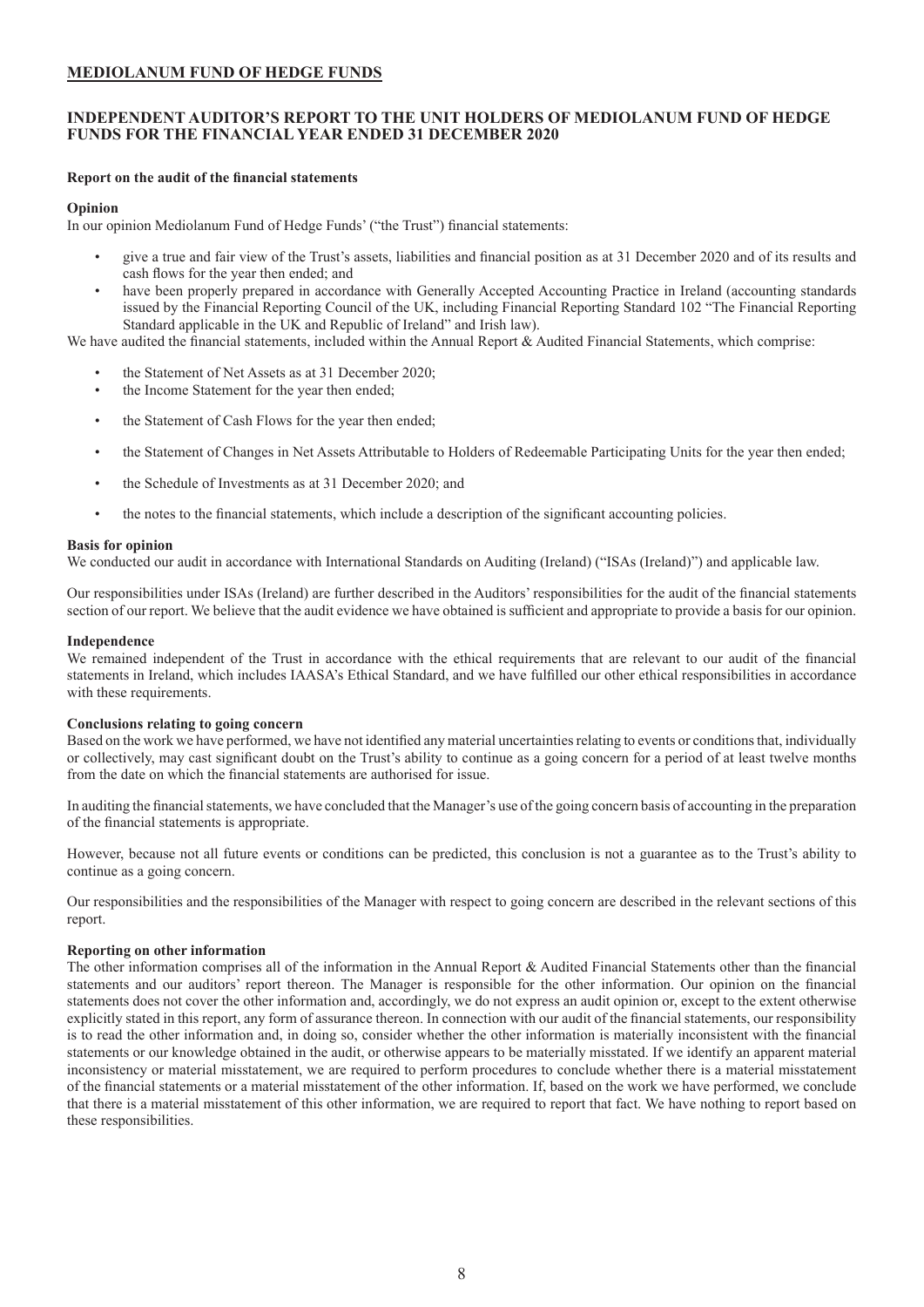# **INDEPENDENT AUDITOR'S REPORT TO THE UNIT HOLDERS OF MEDIOLANUM FUND OF HEDGE FUNDS FOR THE FINANCIAL YEAR ENDED 31 DECEMBER 2020 (continued)**

### **Responsibilities for the financial statements and the audit**

**Responsibilities of the Manager for the financial statements** 

As explained more fully in the Statement of Manager's Responsibilities set out on page 3, the manager is responsible for the preparation of the financial statements in accordance with the applicable framework giving a true and fair view.

The manager is also responsible for such internal control as the manager determines is necessary to enable the preparation of financial statements that are free from material misstatement, whether due to fraud or error.

In preparing the financial statements, the manager is responsible for assessing the Trust's ability to continue as a going concern, disclosing as applicable, matters related to going concern and using the going concern basis of accounting unless the manager intends to cease operations, or has no realistic alternative but to do so.

# **Auditors' responsibilities for the audit of the financial statements**

Our objectives are to obtain reasonable assurance about whether the financial statements as a whole are free from material misstatement, whether due to fraud or error, and to issue an auditors' report that includes our opinion. Reasonable assurance is a high level of assurance, but is not a guarantee that an audit conducted in accordance with ISAs (Ireland) will always detect a material misstatement when it exists. Misstatements can arise from fraud or error and are considered material if, individually or in the aggregate, they could reasonably be expected to influence the economic decisions of users taken on the basis of these financial statements.

Our audit testing might include testing complete populations of certain transactions and balances, possibly using data auditing techniques. However, it typically involves selecting a limited number of items for testing, rather than testing complete populations. We will often seek to target particular items for testing based on their size or risk characteristics. In other cases, we will use audit sampling to enable us to draw a conclusion about the population from which the sample is selected.

A further description of our responsibilities for the audit of the financial statements is located on the IAASA website at:

https://www.iaasa.ie/getmedia/b2389013-1cf6-458b-9b8f-a98202dc9c3a/Description\_of\_auditors\_responsibilities\_for\_audit.pdf.

This description forms part of our auditors' report.

### **Use of this report**

This report, including the opinion, has been prepared for and only for the unitholders as a body in accordance with the European Union (Alternative Investment Fund Managers) Regulations 2013 and for no other purpose. We do not, in giving this opinion, accept or assume responsibility for any other purpose or to any other person to whom this report is shown or into whose hands it may come save where expressly agreed by our prior consent in writing.

PricewaterhouseCoopers Chartered Accountants and Statutory Audit Firm One Spencer Dock North Wall Quay Dublin 1 Ireland

Date: 28 April 2021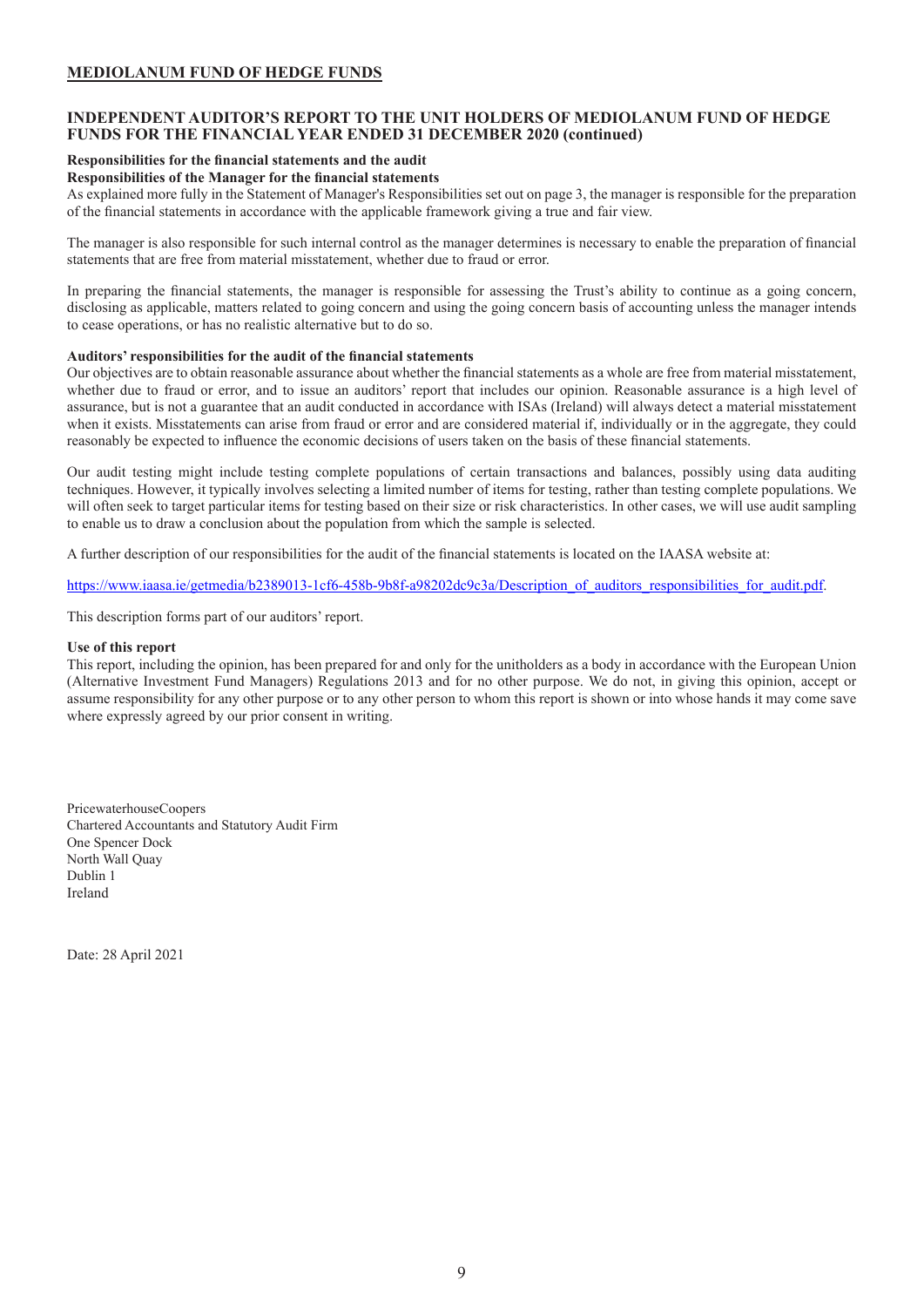# <span id="page-10-0"></span>**STATEMENT OF NET ASSETS as at 31 December 2020**

|                                                                      |             | <b>Alternative</b><br><b>Strategy</b><br><b>Collection</b><br>31 Dec 2020 | <b>Alternative</b><br><b>Strategy</b><br><b>Collection</b><br>31 Dec 2019 |
|----------------------------------------------------------------------|-------------|---------------------------------------------------------------------------|---------------------------------------------------------------------------|
| <b>Assets</b>                                                        | <b>Note</b> | EUR $\epsilon$                                                            | EUR $\epsilon$                                                            |
| Cash at bank                                                         | 4           | 912,242                                                                   | 2,410,361                                                                 |
| Financial assets at fair value through profit or loss                | 9           | 48, 103, 745                                                              | 53,657,175                                                                |
| Sundry receivables and prepayments                                   | 6           | 2,488,144                                                                 | 11,275                                                                    |
| <b>Total assets</b>                                                  |             | 51,504,131                                                                | 56,078,811                                                                |
| <b>Liabilities</b>                                                   |             |                                                                           |                                                                           |
| Administration fee payable                                           | 3           | 12,000                                                                    | 18,200                                                                    |
| Management fee payable                                               | 3           | 131,347                                                                   | 143,352                                                                   |
| Investment manager fee payable                                       | 3           | 25,504                                                                    | 27,835                                                                    |
| Depositary fee payable                                               | 3           | 10,734                                                                    | 19,544                                                                    |
| Auditors remuneration payable                                        |             | 19.449                                                                    | 20,400                                                                    |
| Accrued interest payable                                             |             | 1,649                                                                     | 2,395                                                                     |
| Sundry payables and accrued expenses                                 |             | 34,696                                                                    | 34,730                                                                    |
| <b>Total liabilities</b>                                             |             | 235,379                                                                   | 266,456                                                                   |
| Net assets attributable to holders of redeemable participating units |             | 51,268,752                                                                | 55,812,355                                                                |

On behalf of the Manager

Director Director

28 April 2021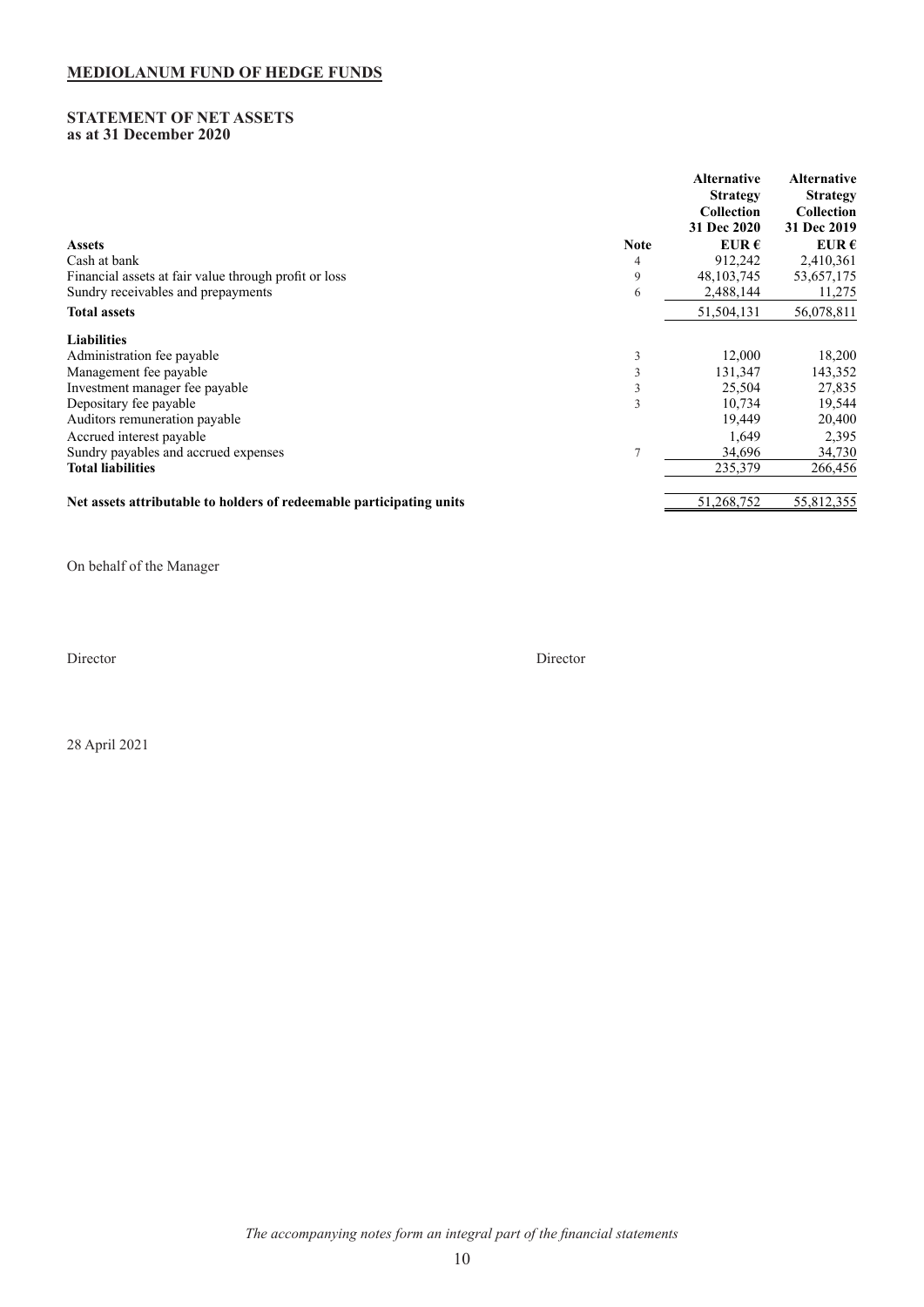# <span id="page-11-0"></span>**INCOME STATEMENT For the financial year ended 31 December 2020**

|                                                                      | <b>Alternative</b><br><b>Strategy</b><br>Collection<br>31 Dec 2020 | <b>Alternative</b><br><b>Strategy</b><br>Collection<br>31 Dec 2019 |
|----------------------------------------------------------------------|--------------------------------------------------------------------|--------------------------------------------------------------------|
| <b>Income</b><br><b>Note</b>                                         | EUR $\epsilon$                                                     | EUR $\epsilon$                                                     |
| Interest income                                                      |                                                                    |                                                                    |
| Other income                                                         | 62,015                                                             | 35,191                                                             |
| Net realised (loss)/gain on financial assets and liabilities at fair |                                                                    |                                                                    |
| value through profit or loss and foreign exchange<br>16              | (314,718)                                                          | 1,017,227                                                          |
| Net realised (loss)/gain on forward foreign exchange                 |                                                                    |                                                                    |
| contracts and currency exchange<br>16                                | (163)                                                              | 604                                                                |
| Net change in unrealised gain:                                       |                                                                    |                                                                    |
| - financial assets and liabilities at fair value through profit      |                                                                    |                                                                    |
| or loss and foreign exchange<br>16                                   | 971,970                                                            | 2,737,783                                                          |
| <b>Total investment income</b>                                       | 719,106                                                            | 3,790,805                                                          |
| <b>Expenses</b>                                                      |                                                                    |                                                                    |
| Management fee<br>3                                                  | 793,822                                                            | 867,488                                                            |
| $\mathfrak{Z}$<br>Investment management fee                          | 154,140                                                            | 168,444                                                            |
| $\mathfrak z$<br>Administration fee                                  | 36,000                                                             | 36,000                                                             |
| Depositary fee<br>3                                                  | 28,761                                                             | 30,642                                                             |
| Interest expenses                                                    | 21,870                                                             | 16,548                                                             |
| Auditors remuneration                                                | 20,600                                                             | 16,733                                                             |
| Other expenses                                                       | 7,516                                                              | 37,943                                                             |
| <b>Total expenses</b>                                                | 1,062,709                                                          | 1,173,798                                                          |
| (Decrease)/increase in net assets from operations                    |                                                                    |                                                                    |
| attributable to holders of redeemable participating units            | (343,603)                                                          | 2,617,007                                                          |

All profit and loss account items arose from continuing operations for Alternative Strategy Collection during the financial year.

The Trust has no recognised gains and losses other than the results for the financial year above.

On behalf of the Manager

Director Director

28 April 2021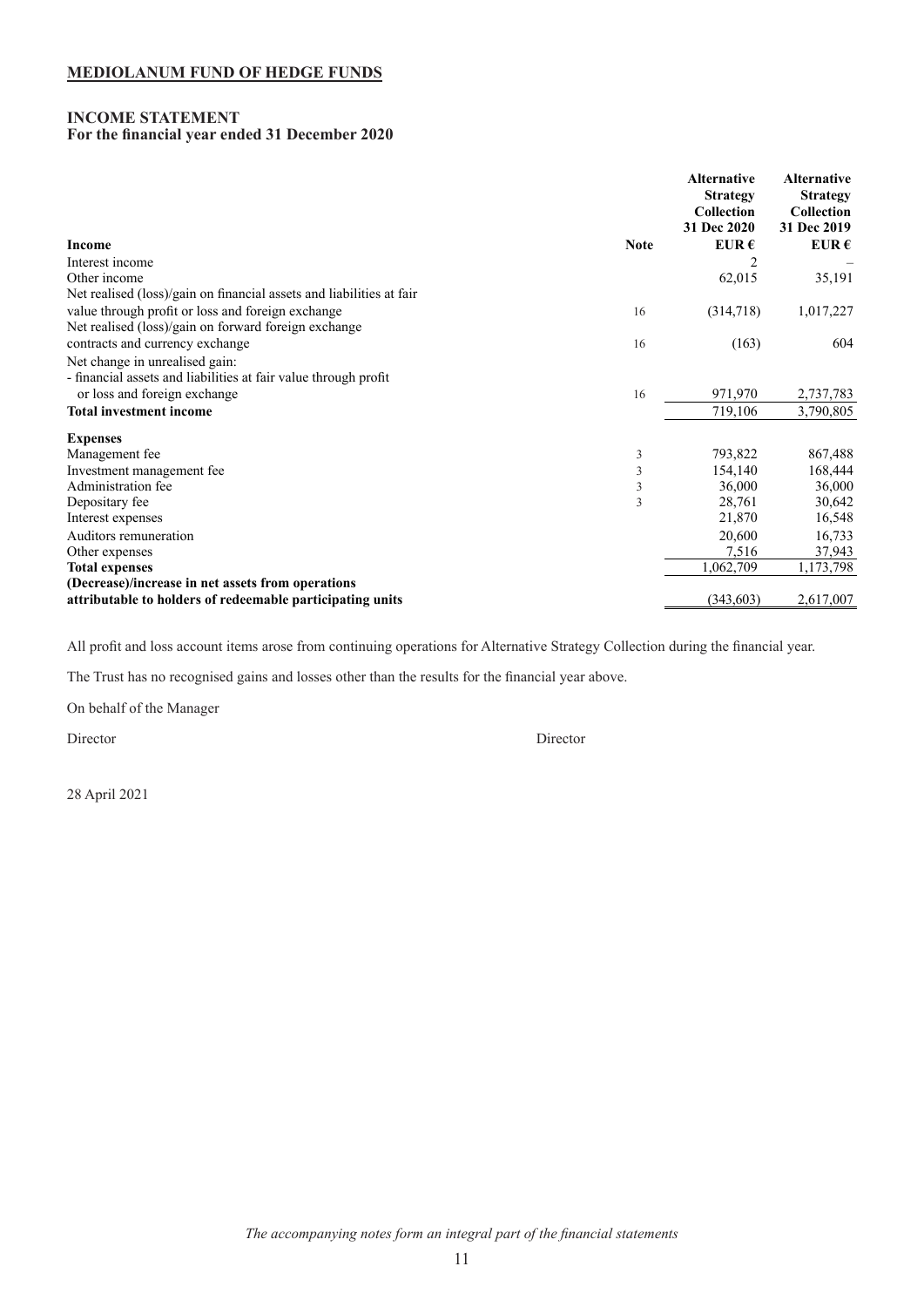# <span id="page-12-0"></span>**STATEMENT OF CHANGES IN NET ASSETS ATTRIBUTABLE TO HOLDERS OF REDEEMABLE PARTICIPATING UNITS**

|                                                           | <b>Alternative</b><br><b>Strategy</b><br><b>Collection</b><br>31 Dec 2020<br>EUR $\epsilon$ | <b>Alternative</b><br><b>Strategy</b><br><b>Collection</b><br>31 Dec 2019<br>EUR $\epsilon$ |
|-----------------------------------------------------------|---------------------------------------------------------------------------------------------|---------------------------------------------------------------------------------------------|
| Net assets attributable to holders of redeemable          |                                                                                             |                                                                                             |
| participating units at start of year                      | 55,812,355                                                                                  | 54,823,648                                                                                  |
| (Decrease)/increase in net assets from operations         |                                                                                             |                                                                                             |
| attributable to holders of redeemable participating units | (343,603)                                                                                   | 2,617,007                                                                                   |
| Payments on the redemption of units                       | (4,200,000)                                                                                 | (1,628,300)                                                                                 |
| Net assets attributable to holders of redeemable          |                                                                                             |                                                                                             |
| participating units at end of year                        | 51.268.752                                                                                  | 55.812.355                                                                                  |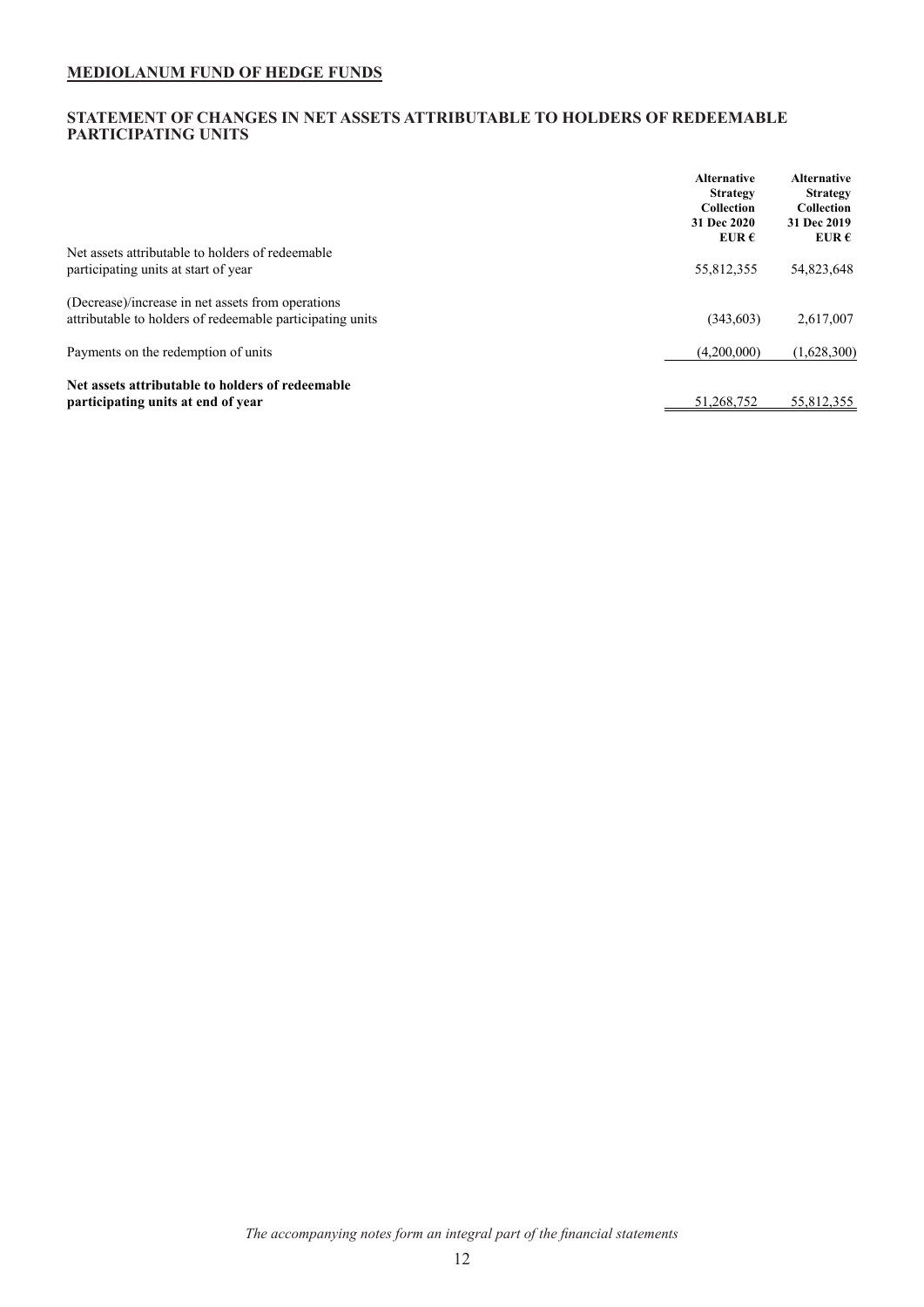### <span id="page-13-0"></span>**STATEMENT OF CASH FLOWS For the financial year ended 31 December 2020**

|                                                                                                                        | <b>Alternative</b><br><b>Strategy</b><br>Collection<br>31 Dec 2020<br>EUR $\epsilon$ | <b>Alternative</b><br><b>Strategy</b><br>Collection<br>31 Dec 2019<br>EUR $\epsilon$ |
|------------------------------------------------------------------------------------------------------------------------|--------------------------------------------------------------------------------------|--------------------------------------------------------------------------------------|
| Cash flows from operating activities                                                                                   |                                                                                      |                                                                                      |
| Change in net assets attributable to holders of                                                                        |                                                                                      |                                                                                      |
| redeemable participating units from operations<br>Adjustments to reconcile net cash generated by operating activities: | (343,603)                                                                            | 2,617,007                                                                            |
| Movement in financial assets and liabilities at fair value through profit or loss                                      | 5,553,430                                                                            | (3,084,726)                                                                          |
| Movement in receivables and prepaid investments                                                                        | (2,476,869)                                                                          | 5,543,416                                                                            |
| Movement in payables and accrued expenses                                                                              | (31,077)                                                                             | 15,386                                                                               |
| Net cash generated by operating activities                                                                             | 2,701,881                                                                            | 5,091,083                                                                            |
| <b>Cash flow from financing activities</b>                                                                             |                                                                                      |                                                                                      |
| Payments on redemption of redeemable participating units                                                               | (4,200,000)                                                                          | (3,728,300)                                                                          |
| Net cash used in financing activities                                                                                  | (4,200,000)                                                                          | (3,728,300)                                                                          |
| Net (decrease)/increase in cash and cash equivalents                                                                   | (1,498,119)                                                                          | 1,362,783                                                                            |
| Opening cash and cash equivalents                                                                                      | 2,410,361                                                                            | 1,047,578                                                                            |
| Ending cash and cash equivalents                                                                                       | 912,242                                                                              | 2,410,361                                                                            |
| <b>Supplementary information</b>                                                                                       |                                                                                      |                                                                                      |
| Interest paid                                                                                                          | (22,616)                                                                             | (15,219)                                                                             |
| Interest received                                                                                                      | 2                                                                                    |                                                                                      |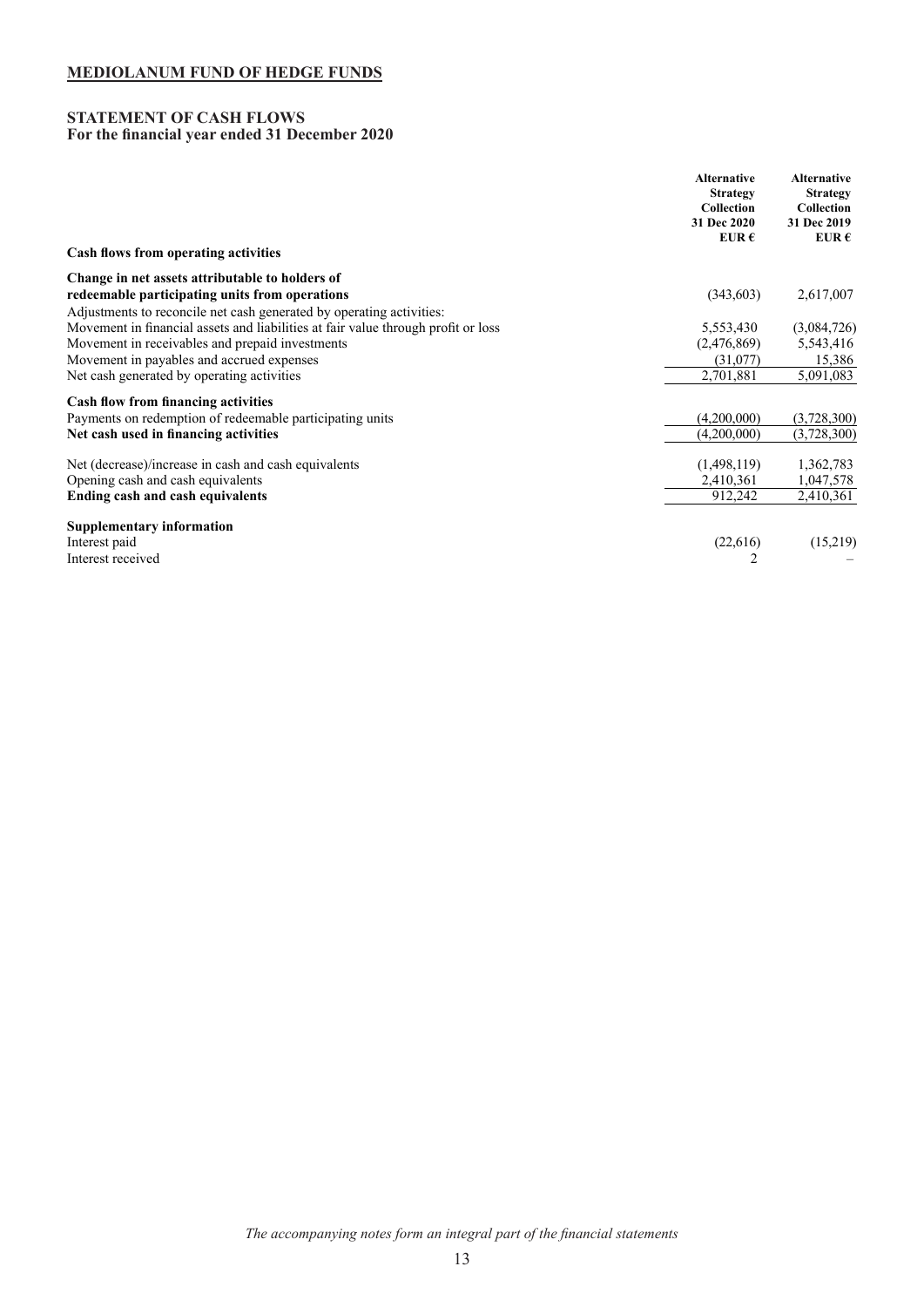# <span id="page-14-0"></span>**NOTES TO THE FINANCIAL STATEMENTS For the financial year ended 31 December 2020**

# **1. General**

Mediolanum Fund of Hedge Funds (the "Trust"), constituted on 11 April 2005, is an open-ended umbrella unit trust and is authorised by the Central Bank of Ireland (the "Central Bank") pursuant to the provisions of the Unit Trusts Act, 1990. The Trust is incorporated in the Republic of Ireland with a registered address of 4th Floor, The Exchange, George's Dock, IFSC, Dublin 1, Ireland.

In accordance with Directive 2011/61/EU of the European Parliament and of the Council of 8 June 2011 on Alternative Investment Fund Managers and the European Union (Alternative Investment Fund Managers) Regulations 2013 (S.I.257 of 2013) Mediolanum International Funds Limited has been authorised as the Alternative Investment Fund Manager ("AIFM") of the Trust effective 21 July 2014. In addition, Northern Trust Fiduciary Services (Ireland) Limited has been appointed as Depositary of the Trust effective 21 July 2014.

The Trust is structured as an umbrella scheme and the following Sub-Fund has been authorised by the Central Bank:

Alternative Strategy Collection is currently the only one Sub-Fund actively trading.

The investment objective of Alternative Strategy Collection is to seek to achieve medium to long term capital appreciation while attempting to limit investment risk and the year-on-year volatility rate to less than that of the global equity markets. The Sub-Fund will invest primarily in open-ended regulated and non-regulated Collective Investment Schemes which pursue a range of alternative investment strategies thus allowing diversification of financial assets held, with the aim of lowering overall risk.

Class S Unit A automatically reinvests all earnings, dividend and other distributions of whatever kind.

Mediolanum Asset Management Limited acted as Investment Manager to the Fund until 31 March 2019. From 1 April 2019 onwards, Mediolanum Asset Management Limited merged with Mediolanum International Funds Limited (the "Manager") and consequently the Manager took over investment management duties for the Sub-Fund.

# **2. Basis of Accounting**

#### **(a) Accounting Convention**

The financial statements are prepared in accordance with Financial Reporting Standard 102 the Financial Reporting Standard applicable in the UK and Republic of Ireland ("FRS 102"), Unit Trusts Act, 1990, AIFM Regulations - European Union (Alternative Investment Fund Managers) Regulations 2013 (SI No 257 of 2013) and the Trust Deed.

#### **(b) Financial Instruments**

#### *(i) Classification*

The Trust classifies its investment securities as "financial assets and liabilities at fair value through profit or loss: held for trading", in accordance with IAS 39 - Financial Instruments: Recognition and Measurement ("IAS 39").

Investments are classified as held for trading if they are acquired for the purpose of selling and/or repurchasing in the near term. This category included equities and derivatives. These investments are acquired principally for the purpose of generating a profit from fluctuations in the price.

# *(ii) Measurement and Recognition*

The Trust has elected to apply the recognition and measurement provisions of IAS 39 and the disclosures of Section 11 and 12 of FRS 102.

The Trust recognises financial assets held-for-trading on the trade date, being the date it commits to purchase or sell short the instruments. From this date any gains and losses arising from changes in fair value of the assets or liabilities are recognised in the Sub-Fund and Income Statement, where relevant. Other financial assets and liabilities are recognised on the date they are originated.

Financial instruments categorised at fair value through profit or loss are measured initially at fair value, with transaction costs for such instruments being expensed immediately in the Income Statement, where relevant.

Financial assets and liabilities not at fair value through profit or loss are recognised initially at fair value plus transaction costs that are directly attributable to their acquisition or issue.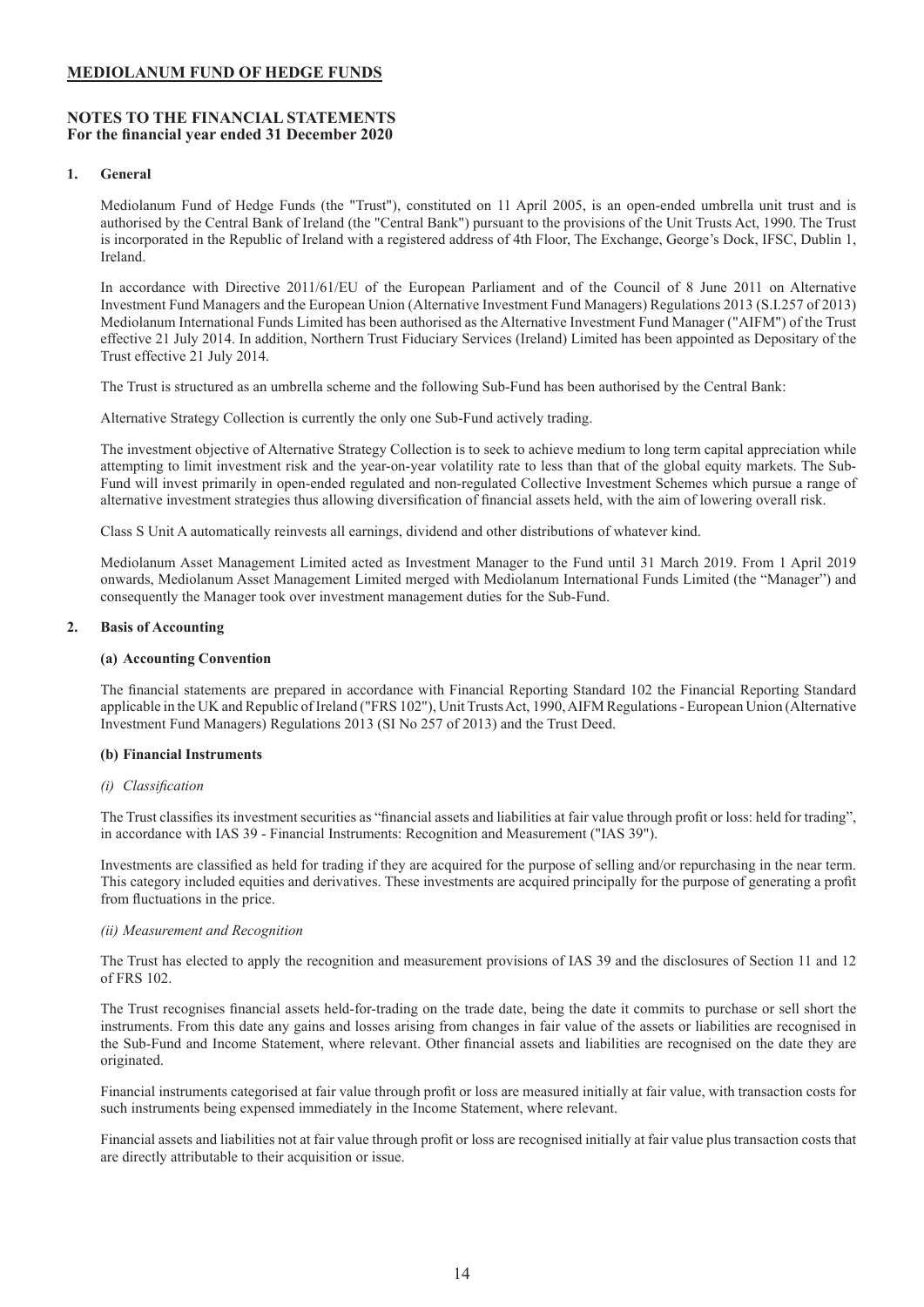# **NOTES TO THE FINANCIAL STATEMENTS (continued) For the financial year ended 31 December 2020**

# **2. Basis of Accounting (continued)**

# **(b) Financial Instruments (continued)**

# *(iii) Subsequent Measurement*

After initial measurement, the Trust measures financial instruments, which are classified as at fair value through profit or loss, at their fair values.

Fair value is the amount for which an asset could be exchanged, or a liability settled, between knowledgeable, willing parties in an arm's length transaction. The fair value of financial instruments is based on their quoted market prices on a recognised exchange or sourced from a reputable broker/counterparty in the case of non exchange traded instruments, at the Statement of Net Assets date without any deduction for estimated future selling costs. Financial assets and financial liabilities are priced at their last traded value.

If a quoted market price is not available on a recognised stock exchange or from broker/counterparty, the fair value of the financial instruments may be estimated by a competent person using valuation techniques, including use of recent arm's length market transactions and reference to the current fair value of another instrument that is substantially the same, discounted cash flow techniques, option pricing models or any other valuation technique that provides a reliable estimate of prices obtained in actual market transactions.

Subsequent changes in the fair value of financial instruments at fair value through profit or loss are recognised in the Income Statement, where relevant.

All investments in the Trust's portfolio as at 31 December 2020 were recorded at the fair value.

### *(iv) Derecognition*

The Trust derecognises a financial asset when the contractual rights to the cash flows from the financial asset expire or the Trust has transferred substantially all the risk and rewards of ownership and the transfer qualifies for derecognition in accordance with IAS 39. The Trust derecognises a financial liability when the obligation specified in the contract is discharged, cancelled or expires.

# *(v) Fair Value Measurement*

FRS 102 requires a reporting entity in accounting for its financial instruments to apply either a) the full requirements of FRS 102 relating to Basic Financial Instruments and Other Financial Instruments, b) the recognition and measurement provisions of IAS 39 Financial Instruments: Recognition and Measurement and only the disclosure requirements of FRS 102 relating to Basic Financial Instruments and Other Financial Instruments, or c) the recognition and measurement provisions of IFRS 9 Financial Instruments and only the disclosure requirements of FRS 102 relating to Basic Financial Instruments and Other Financial Instruments. The Trust has chosen to implement the recognition and measurement provisions of IAS 39 Financial Instruments: Recognition and Measurement and only the disclosure requirements of FRS 102 relating to Basic Financial Instruments and Other Financial Instruments.

# **(c) Valuation of Investments**

Fair value is the amount for which an asset could be exchanged, or a liability settled, between knowledgeable, willing parties in an arm's length transaction. The fair value of financial instruments is based on their quoted market prices on a recognised exchange at the Statement of Net Assets date without any deduction for estimated future selling costs.

Investments in Collective Investment Schemes are measured at fair value. Fair value is based on the underlying Fund Administrator's calculation of the Net Asset Value per Unit (fair value of the Sub-Fund's assets less liabilities divided by number of units) and adjusting this Net Asset Value per Unit appropriately for any factors that indicate that Net Asset Value per Unit may not be fair value. If, in any case, a Net Asset Value is not ascertainable then fair value is estimated using valuation techniques designed to provide a reliable estimate of prices obtained in actual market transactions.

The Manager is of the view that the most appropriate estimate of fair value of its investments in Collective Investment Schemes is the Net Asset Value as reported by the scheme or its agents. The Manager reviews the valuations using its knowledge of the market and the investments held.

The underlying Collective Investment Schemes may utilise a variety of financial instruments in their trading strategies, including equity and debt securities as well as a variety of derivative instruments. Several of these financial instruments contain varying degrees of off-balance sheet risk whereby changes in market values of the securities underlying the financial instruments may be in excess of the amounts recorded on each Collective Investment Schemes' Balance Sheet.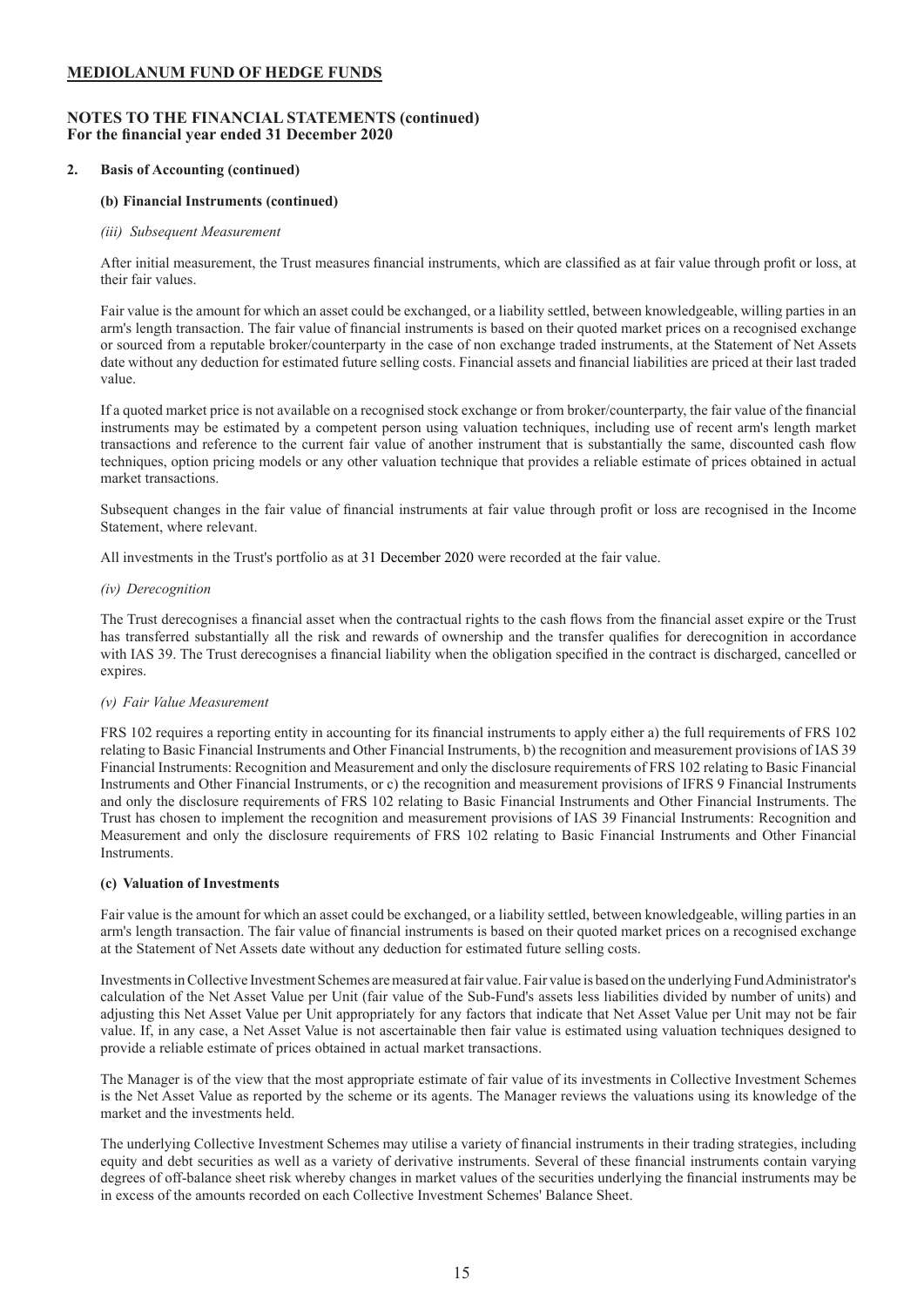# **NOTES TO THE FINANCIAL STATEMENTS (continued) For the financial year ended 31 December 2020**

# **2. Basis of Accounting (continued)**

### **(d) Accounting for Investments**

Investment transactions are accounted for on the trade date. Realised gains and losses on investment disposals are calculated using average cost method.

### **(e) Foreign Currency Translation**

### *(i) Functional and Presentation Currency*

Items included in the Trust's financial statements are measured using the Euro. As in the opinion of the Directors of the Manager, the Euro best represents the economic effects of the underlying transactions, events and conditions applicable to the Trust. The Trust has also adopted the Euro as its presentation currency.

### *(ii) Transactions and Balances*

Monetary assets and liabilities denominated in currencies other than the presentation currency are translated to the presentation currency at the closing rates of exchange at year end. Transactions during the year, including purchases and sales of securities, income and expenses, are translated at the rate of exchange prevailing on the date of the transaction. Foreign currency transaction gains and losses are included in the Income Statement.

### **(f) Income**

Income arising from investments is accounted for on an accruals basis and is shown gross of irrecoverable withholding taxes, where applicable.

### **(g) Forward Foreign Exchange Contracts**

The unrealised gain or loss on open forward currency contracts is calculated as the difference between the original contracted rate and the rate to close out the contract. Realised gains or losses on currency as reflected in the Income Statement include net gains and losses on forward currency contracts that have not settled.

# **(h) Taxation**

The Trust qualifies as an investment undertaking as defined in Section 739B (1) of the Taxes Act. Under current Irish Law and practice, it is not chargeable to Irish tax on its income and capital gains. Tax may arise on the happening of a chargeable event. A chargeable event includes any distribution payments to Unitholders or any encashment, redemption or transfer of units. No tax will arise on the Trust in respect of chargeable events in respect of:

- i) a Unitholder who is not Irish resident and not ordinarily resident in Ireland for tax purposes at the time of the chargeable event; or
- ii) certain exempted Irish resident investors who have provided the Trust with the necessary signed statutory declarations; or
- iii) units held in a recognised clearing system as designed by the order of the Irish Revenue Commissioners.

Distributions and interest on securities issued in countries other than Ireland may be subject to taxes including withholding taxes imposed by such countries. The Trust may not be able to benefit from a reduction in the rate of withholding tax by virtue of the double taxation agreement in operation between Ireland and other countries. The Trust may not, therefore, be able to reclaim withholding tax suffered by it in particular countries.

To the extent that a chargeable event arises in respect of an Irish Unitholder, the Trust may be required to deduct tax in connection with that chargeable event and pay the tax to the Irish Revenue Commissioners. A chargeable event can include dividend payments to Unitholders, appropriation, cancellation, redemption, repurchase or transfer of units, or a deemed disposal of units every 8 years beginning from the date of acquisition of those units. Certain exemptions can apply to tax exempt Irish investors to the extent that these Unitholders have appropriate tax declarations in place with the Trust in which case there may be no requirement to deduct tax.

### **(i) Equalisation on Investments**

Many investment funds operate an equalisation policy that applies to the purchase of units made on a dealing day during the accounting period. When the net asset value per unit is more than the value at the beginning of the accounting period ("peak net asset value"), the offering price of units in the Trust is the sum of the net asset value per unit and the "equalisation factor". The Trust does not operate an equalisation policy on the issue and redemption of units to its Unitholders.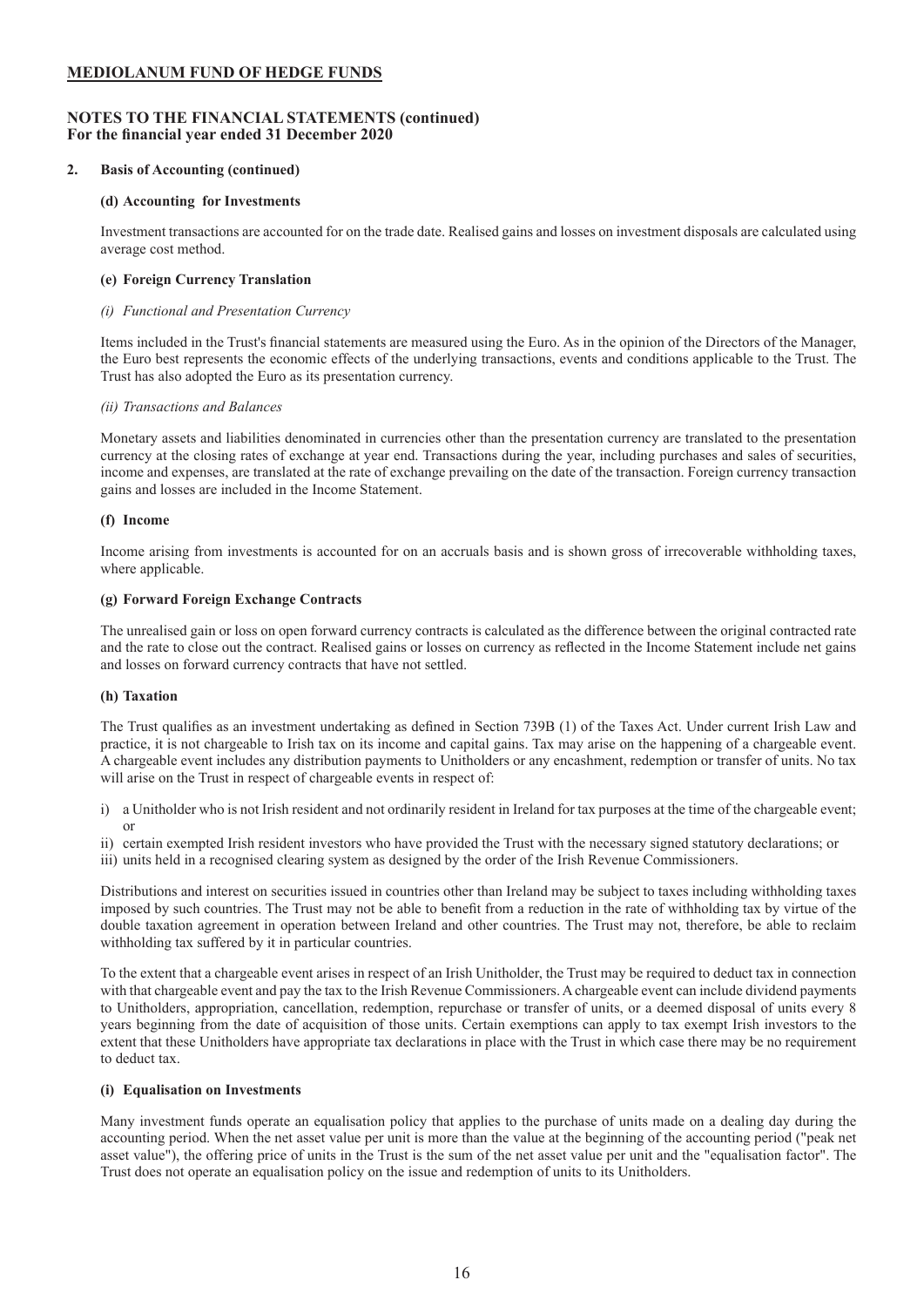# **NOTES TO THE FINANCIAL STATEMENTS (continued) For the financial year ended 31 December 2020**

# **2. Basis of Accounting (continued)**

### **(j) Redeemable Participating Units**

Redeemable Participating Units are redeemable at the unitholder's option and are classified as financial liabilities. Any distributions on these participating units are recognised in the Income Statement.

### **(k) Classification of Redeemable Participating Units**

The Trust provides Unitholders with the right to redeem their interest in the Sub-Fund at any dealing date for cash equal to their proportionate share of the net asset value of the Sub-Fund. Under FRS 102, this right represents in substance a liability of the Trusts to Unitholders.

### **(l) Significant Accounting Judgements and Estimates**

The preparation of financial statements in accordance with FRS 102 requires management to make estimates, judgements and assumptions that affect the reported amounts of assets and liabilities and disclosure of contingent assets and liabilities at the date of the financial statements and the reported amount of income and expenses during the year. Actual results could differ from those estimates.

The areas of estimates which have the most significant effect on the amounts recognised in the financial statements are valuation of investments which are disclosed within note 9 'Derivatives and Other Financial Instruments'.

# **3. Fees and Expenses**

### **(a) Management Fees**

Mediolanum International Funds Limited, the Manager, is entitled to an annual fee accrued and payable monthly in arrears of 1.50% of the Net Asset Value of the Sub-Fund. The Manager is also entitled to be repaid all of its Administration Expenses out of the assets of the Sub-Fund, which include an annual fee accrued at each valuation point and payable monthly in arrears of up to 0.045% of the Net Asset Value of the Sub-Fund. A fee of €10 is charged (gross of any relevant taxes) per Class in which a Unitholder holds less than 25 Units. The appropriate number of Units of each such Unitholder will be automatically redeemed to pay these administrative charges. If a Unitholder holds a number of Units in any class with a value of less than €10 (gross of any relevant taxes), then his/her entire holding shall be automatically redeemed and paid to the Manager. This administrative charge shall be adjusted periodically in accordance with the Eurostat All Items Harmonised Index of Consumer Prices (HICP). This administrative charge is chargeable on the first Dealing Day in December of each year. The Manager received management fees of €793,822 (2019: €867,488) for the financial year ended 31 December 2020, €131,347 was payable at 31 December 2020 (2019: €143,352).

#### **(b) Investment Manager Fees**

Mediolanum International Funds Limited (the "Manager") is entitled to receive out of the assets of the Sub-Fund an annual fee, accrued at each Valuation Point and payable monthly in arrears of 0.30% of the Net Asset Value of the Sub-Fund (plus VAT, if any), subject to a minimum annual fee of  $\epsilon$ 75,000 per Sub-Fund. The Manager received management fees of  $\epsilon$ 154,140 (2019: €168,444) for the financial year ended 31 December 2020, €25,504 was payable at 31 December 2020 (2019: €27,835).

The Manager is not entitled to be repaid for any out-of pocket expenses out of the assets of a Sub-Fund.

The fees relating to the Delegate Investment Manager appointed in respect of the Sub-Fund shall be borne by the Manager and shall not be charged to the Sub-Fund. A Delegate Investment Manager shall not be entitled to be repaid for any out of pocket expenses out of the assets of the Sub-Fund.

### **(c) Performance Fees**

The Manager is also entitled to a performance fee of up to 10% of the increase in the Net Asset Value of the Sub-Fund, calculated on a monthly basis. The calculation of the performance fee will be verified by the Depositary. No performance fees were received for the financial years ended 31 December 2020 and 31 December 2019 in relation to the Alternative Strategy Collection.

#### **(d) Administration Fee**

Northern Trust International Fund Administration Services (Ireland) Limited, the Administrator, is entitled to receive out of the assets of the Sub-Fund an annual fee accrued at each Valuation Point at the following rates €0-200 million the fee shall be 0.04% per annum of the Net Asset Value of the Fund, €200-400 million the fee shall be 0.03% per annum of the Net Asset Value of the Sub-Fund, in excess of €400 million the fee shall be 0.025% per annum of the Net Asset Value of the Sub-Fund and payable monthly in arrears. Such a fee is subject to a minimum monthly fee of  $\epsilon$ 3,000 per Sub-Fund or, where the Sub-Fund has multiple Classes, a minimum monthly fee of  $\epsilon$ 3,250 applies.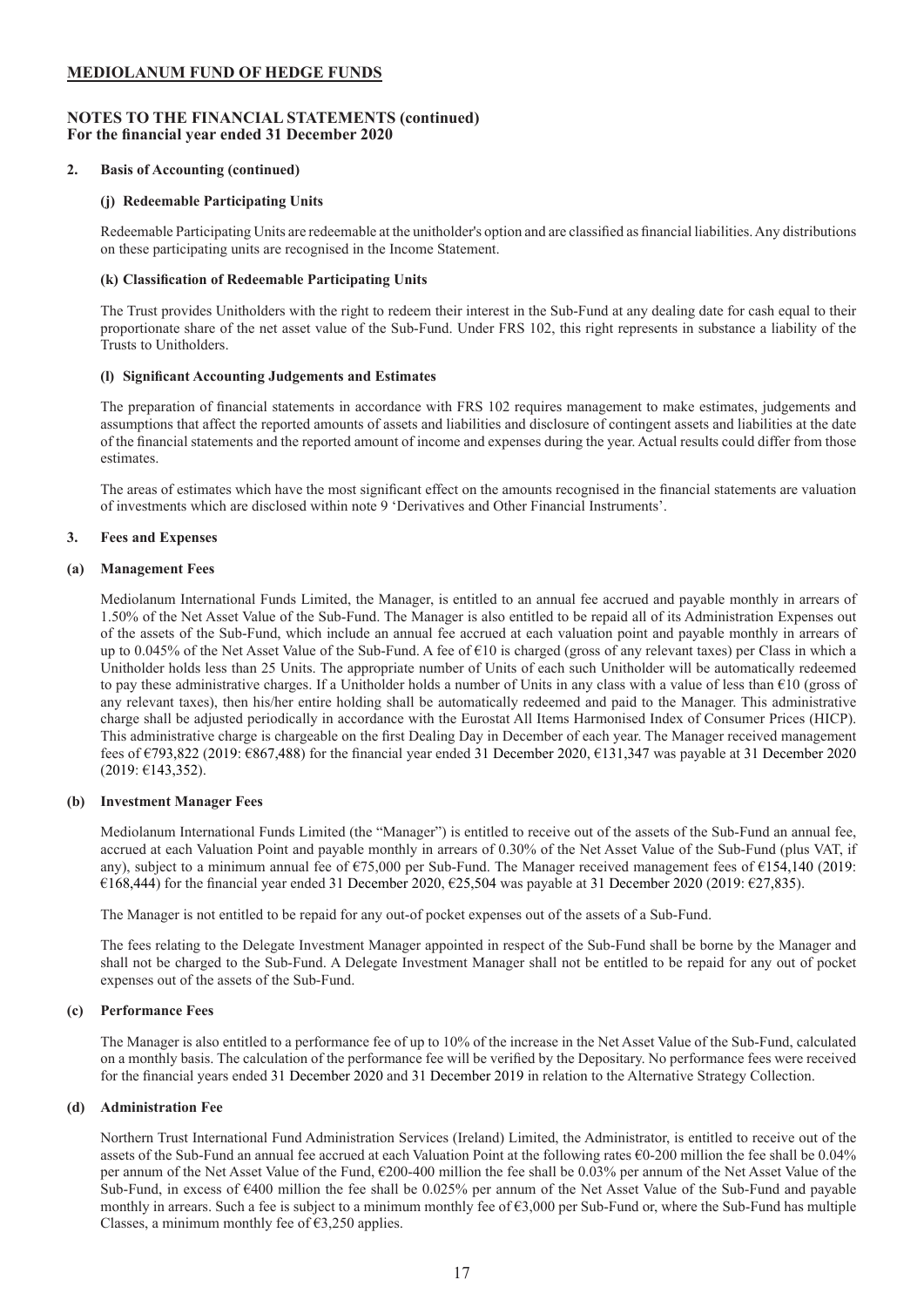# **NOTES TO THE FINANCIAL STATEMENTS (continued) For the financial year ended 31 December 2020**

### **3. Fees and Expenses (continued)**

### **(d) Administration Fee (continued)**

If at any time during a calendar year there are ten or more Unitholders in the Sub-Fund, the following transfer agency fees will apply:

- i) an annual Unitholder register fee of  $E$ 25 per Unitholder; and
- ii) a transaction fee of €25 for each subscription, conversion, redemption or transfer of Units.

The Administrator is entitled to receive a termination fee of  $E2,500$  for the termination of the Sub-Fund within the Trust and a monthly fee of  $\epsilon$ 1,000 for the establishment and maintenance of any Side Pocket within the Trust.

The Administrator is entitled to be repaid out of the assets of the Sub-Fund all of its reasonable out-of-pocket expenses incurred on behalf of the Sub-Fund which shall include legal fees, couriers' fees and telecommunications costs and expenses. The Sub-Fund will bear its proportion of the fees and expenses of the Administrator. The Administrator received fees of €36,000 (2019: €36,000) for the financial year ended 31 December 2020, €12,000 was payable at 31 December 2020 (2019: €18,200).

### **(e) Depositary Fee**

Northern Trust Fiduciary Services (Ireland) Limited, the Depositary, is entitled to receive out of the assets of the Sub-Fund an annual fee accrued at each Valuation Point at the following rates €0-200 million and the fee shall be 0.04% per annum of the Net Asset Value of the Sub-Fund, in excess of €200 million the fee shall be 0.03% per annum of the Net Asset Value of the Sub-Fund as a whole and payable monthly in arrears.

The Depositary is entitled to a transaction charge of €150 per Sub-Fund Hedge Fund investment transaction and telegraphic transfer charge of €25 per transaction.

The Sub-Fund is responsible for sub-custodian fees and charges (which will be charged at normal commercial rates).

The Depositary shall be entitled to be repaid all of its disbursements out of the assets of the Sub-Fund.

The Depositary received fees of €28,761 (2019: €30,642) for the financial year ended 31 December 2020, €10,734 was payable at 31 December 2020 (2019: €19,544).

# **(f) Underlying Fund Fees**

The Alternative Strategy Collection invests in underlying funds which incur their own fees. The details of the fees charged by the underlying funds are detailed in the Fund of Funds Disclosure on page 28. Where the Manager has negotiated a rebate on the management fee charged on its investment into other funds, this rebate is paid directly to the Sub-Fund.

# **4. Cash at Bank**

The Depositary to the Trust is Northern Trust Fiduciary Services (Ireland) Limited, an indirect wholly-owned subsidiary of Northern Trust Corporation ("NTC"). NTC is publicly traded and a constituent of the S&P 500. NTC has a credit rating of A+ (2019: A+) from Standard & Poors. The Northern Trust Company ("TNTC") is also wholly owned by NTC. TNTC has a credit rating of AA- (2019: AA-) from Standard & Poor's and Aa2 (2019: Aa2) from Moodys.

All of the cash assets are held with The Northern Trust Company.

As at 31 December 2020 and 31 December 2019, the Alternative Strategy Collection had a cash balance representing less than 10% of the Net Assets of the Sub-Fund.

#### **5. Redeemable Participating Units**

|                                     | <b>Alternative</b><br><b>Strategy</b><br><b>Collection</b><br>31 Dec 2020 | <b>Alternative</b><br><b>Strategy</b><br><b>Collection</b><br>31 Dec 2019 |
|-------------------------------------|---------------------------------------------------------------------------|---------------------------------------------------------------------------|
| <i>Participating units in issue</i> |                                                                           |                                                                           |
| Class S Unit A                      |                                                                           |                                                                           |
| At the beginning of the year        | 5,569,056                                                                 | 5,733,248                                                                 |
| Units redeemed                      | (436,738)                                                                 | (164, 192)                                                                |
| Units at the end of the year        | 5,132,318                                                                 | 5,569,056                                                                 |
|                                     |                                                                           |                                                                           |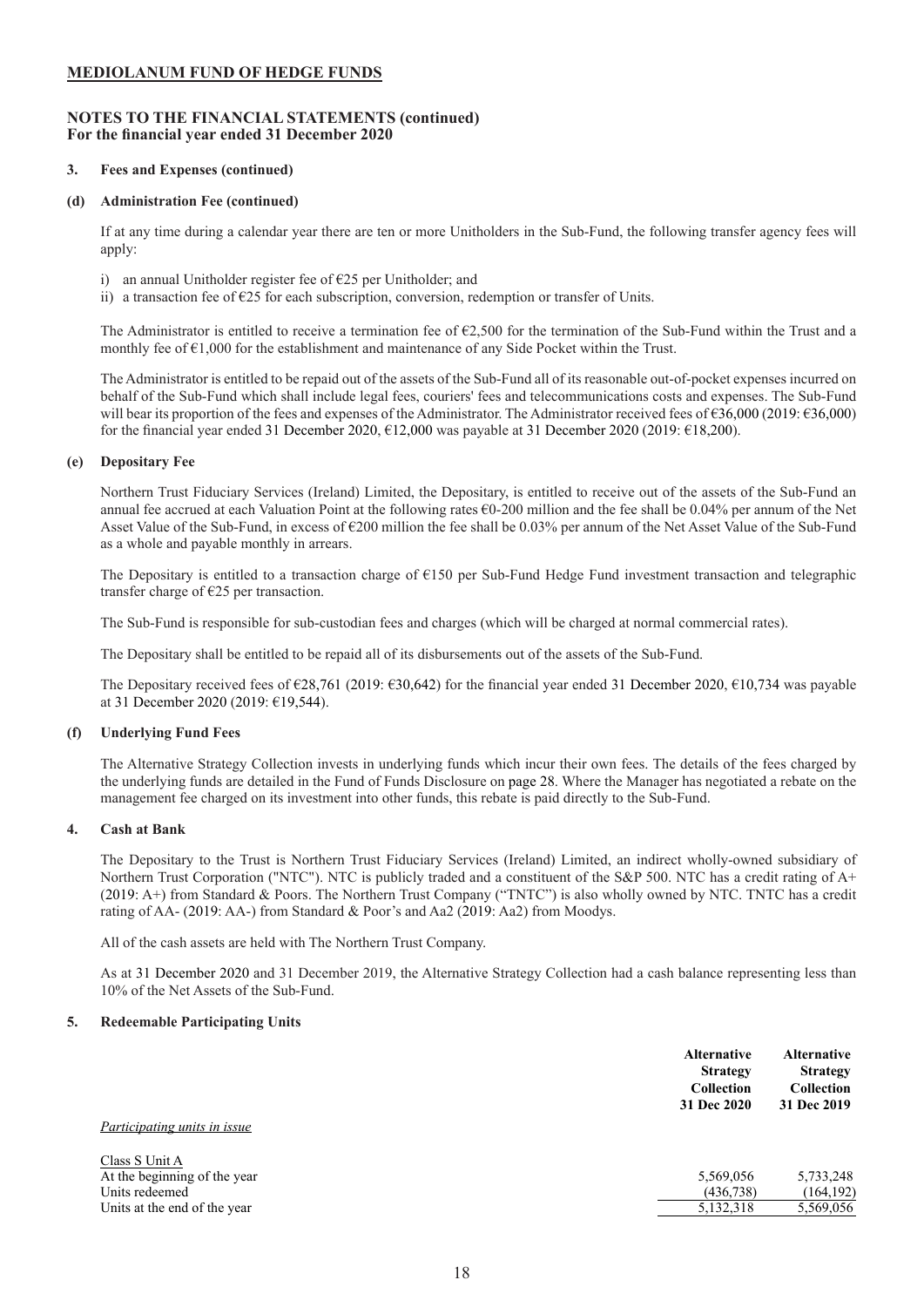# **NOTES TO THE FINANCIAL STATEMENTS (continued) For the financial year ended 31 December 2020**

### **5. Redeemable Participating Units (continued)**

Units of the Sub-Fund are all freely transferable, designated as 'A' or 'B' units and, subject to such designation, are all entitled to participate equally in the profits and distributions (if any) of that Sub-Fund and in its assets in the event of termination. The Units, which are of no par value and which must be fully paid for upon issue, carry no preferential or pre-emptive rights. Fractions of Units may be issued up to three decimal places.

A Unit in a Sub-Fund represents the beneficial ownership of one undivided unit in the assets of the Sub-Fund attributable to the relevant Class.

The Trust is made up of the one Sub-Fund, a Sub-Fund being a single pool of assets. The Manager may, whether on the establishment of a Sub-Fund or from time to time, create more than one Class of Units in a Sub-Fund to which different levels of subscription fees and expenses (including the management fee), minimum holding, designated currency, hedging strategy (if any) applied to the designated currency of the Class, distribution policy, minimum subscription and such other features as the Manager may determine may be applicable. Creation of further Classes in a Sub-Fund must be notified in advance to the Central Bank. A separate pool of assets will not be maintained for each Class. Units shall be issued to investors as Units in a Class.

The net assets attributable to holders of redeemable participating units are at all times equal to the net asset value of the Sub-Fund. The participating units are in substance a liability of the Sub-Fund to Unitholders under FRS 102 as they can be redeemed at the option of the Unitholder.

All redemption requests must be received by letter or by facsimile, by the Administrator no later than 12.00 noon (Irish time) 35 calendar days prior to the relevant Dealing Day. The Manager at its discretion may accept any redemption requests received after the time as referred to above but before the relevant Valuation Point, otherwise such redemption requests will be deemed to be made in respect of the Dealing Day next following the relevant Dealing Day.

### **6. Sundry Receivables and Prepayments**

|                                                                              | <b>Alternative</b><br><b>Strategy</b><br><b>Collection</b><br>31 Dec 2020<br>EUR $\epsilon$ | <b>Alternative</b><br><b>Strategy</b><br><b>Collection</b><br>31 Dec 2019<br>EUR $\epsilon$ |
|------------------------------------------------------------------------------|---------------------------------------------------------------------------------------------|---------------------------------------------------------------------------------------------|
| Management fee rebate from investments<br>Receivable for sale of investments | 31.753<br>2,456,391                                                                         | 11,275                                                                                      |
|                                                                              | 2,488,144                                                                                   | 11,275                                                                                      |

# **7. Sundry Payables and Accrued Expenses**

|                    | <b>Alternative</b><br><b>Strategy</b><br>Collection<br>31 Dec 2020<br>EUR $\epsilon$ | <b>Alternative</b><br><b>Strategy</b><br>Collection<br>31 Dec 2019<br>EUR $\epsilon$ |
|--------------------|--------------------------------------------------------------------------------------|--------------------------------------------------------------------------------------|
| Legal fees payable | 14,031                                                                               | 17,168                                                                               |
| Other payables     | 20,665                                                                               | 17,562                                                                               |
|                    | 34,696                                                                               | 34,730                                                                               |

### **8. Distributions**

The income and gains will be accumulated and reinvested in the Sub-Fund on behalf of Unitholders. The Manager may make distributions in respect of Class S Unit B out of that proportion of the Net Asset value of the Sub-Fund attributable to Class S Unit B.

### **9. Derivatives and Other Financial Instruments**

A Sub-Fund may invest in Collective Investment Schemes ("underlying schemes") which are unregulated and which will not provide a level of investor protection equivalent to funds authorised by the Central Bank of Ireland.

Risks for the Sub-Fund arise both directly from the investment in financial instruments and indirectly from investing in underlying schemes. Therefore all risks listed below may arise not only at Sub-Fund level but also at the underlying scheme level.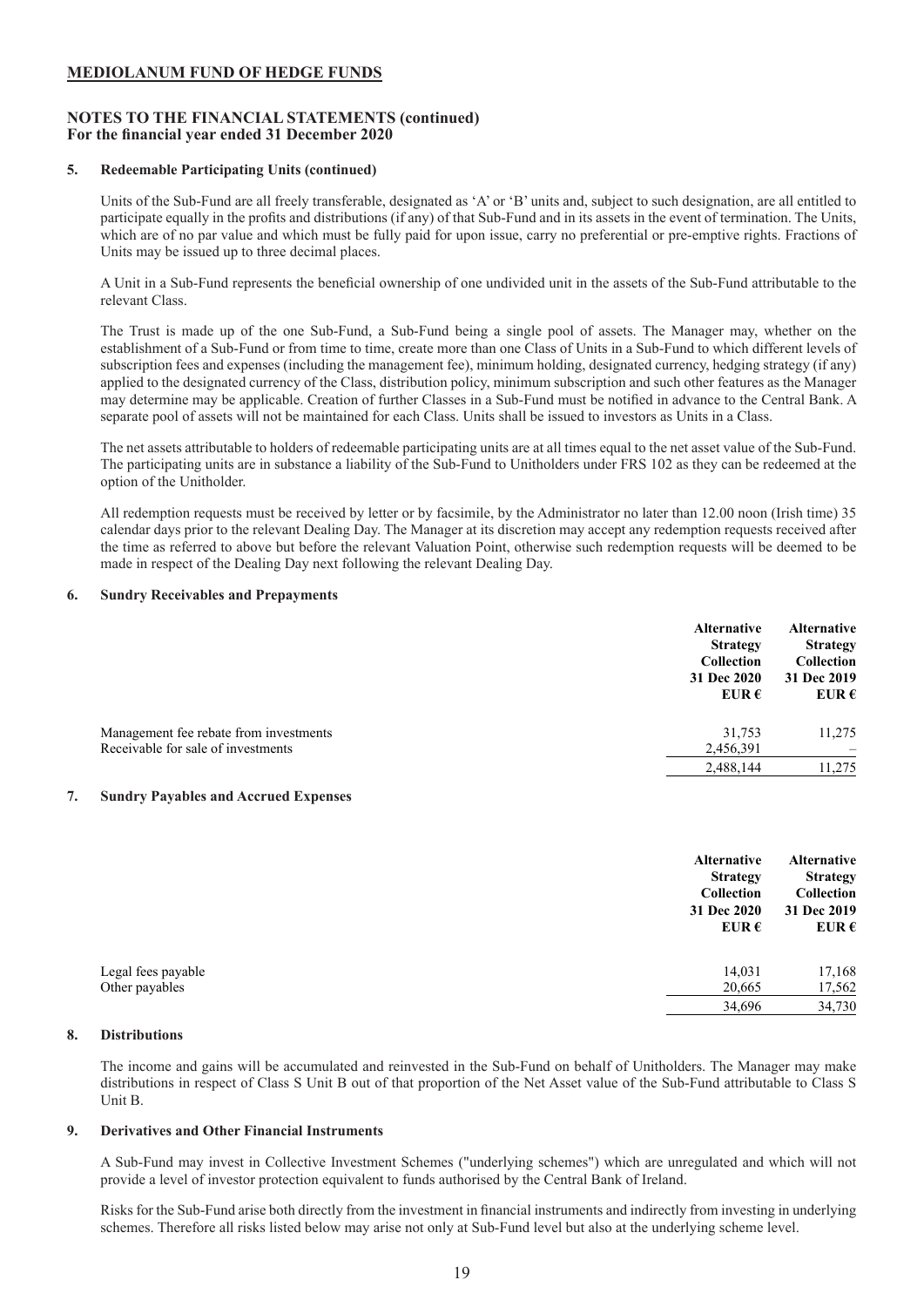# **NOTES TO THE FINANCIAL STATEMENTS (continued) For the financial year ended 31 December 2020**

### **9. Derivatives and Other Financial Instruments (continued)**

The Trust is exposed to a variety of financial risks in pursuing its stated investment objective and policy. These risks are defined in FRS 102 as market risk (which in turn includes price risk, foreign currency risk, and interest rate risk), liquidity risk and credit risk. The Trust takes exposure to these risks to generate investment returns on its portfolio, although these risks can also potentially result in a reduction in the Trust's net assets. The Manager will use its best endeavors to minimise the potentially adverse effects of these risks on the Trust's performance where it can do so while still managing the investments of the Trust in a way that is consistent with the Trust's investment objective and policy.

The risks, and the measures adopted by the Trust for managing these risks, are detailed as follows:

# **(a) Market Price Risk**

Market price risk is defined in FRS 102 as the risk that the fair value of a financial instrument or its future cash flows will fluctuate because of changes in market prices.

Market Price risk arises mainly from uncertainty about future prices of financial instruments held. It represents the potential loss the Sub-Fund might suffer through holding market positions in the face of price movements. The Manager and the Delegate Investment Manager consider the asset allocation of the portfolio of invested funds in order to minimise the risk associated with particular countries to follow the Sub-Fund's investment objective. The fair value of the non-listed Collective Investment Schemes in funds are valued on the basis of the latest available unaudited net asset value provided by the relevant fund manager or independent administrators. The diversification of the portfolio, with a large number of underlying positions in the Collective Investment Schemes, provides relevant risk mitigation within the Sub-Fund. 16 strategies are identified through the Sub-Fund to offer a low correlation between each Collective Investment Scheme. A correlation matrix is used to provide an overview over all the funds and help to highlight similar price impact. In addition to a list of risk metrics performed monthly to monitor mainly the volatility of the assets, stress tests are used on a regular basis. Some historical stress tests are performed to ensure the monitoring under a proactive management, all the main market events are used to cover a full range of possible evolution and highlight any significant evolution. Hypothetical stress tests related to Rate evolution, Volatility and Equity market are used to provide an insight on possible evolution of prices sensitivity.

If the price of each of the securities and derivatives to which the Mediolanum Alternative Strategy Collection had exposure to at 31 December 2020 had increased by 5%, with all other variables held constant, this would have increased net assets attributable to holders of redeemable participating units of the Mediolanum Alternative Strategy Collection by approximately €2,405,187 (2019: €2,682,859) and on a per unit basis by €0.47 (2019: €0.48). Conversely, if the price of each of the securities and derivatives to which the Mediolanum Alternative Strategy Collection had exposure had decreased by 5%, this would have decreased net assets attributable to holders of redeemable participating units of the Mediolanum Alternative Strategy Collection by €2,405,187 (2019: €2,682,859) and on a per unit basis by €0.47 (2019: €0.48).

# **(b) Credit Risk**

Credit risk is defined in FRS 102 as the risk that one party to a financial instrument will cause a financial loss for the other party by failing to discharge an obligation.

Financial assets which potentially expose the Sub-Fund to credit risk consist principally of investments and cash balances held with the Depositary. The extent of the Sub-Fund's exposure to credit risk in respect of these financial assets approximates their carrying value as recorded in the Sub-Fund's Balance Sheet. The Sub-Fund will be exposed to a credit risk on parties with whom it trades and will also bear the risk of settlement default. Credit risk exposure can also arise indirectly through the investment in financial instruments at the underlying fund level. Such risk is to a certain extent diversified away by investing in a number of underlying funds that can be diversified in terms of investment style, asset selection, geographic allocation etc.

It is important to note that by investing in underlying funds that can have brokerage and custody accounts that are not segregated; the Sub-Fund can be indirectly exposed to additional credit and custody risks.

Northern Trust Fiduciary Services (Ireland) Limited ("NTFSIL") is the appointed Depositary of the Trust, responsible for the safe-keeping of assets. NTFSIL has appointed The Northern Trust Company ("TNTC") as its global sub-custodian. Both NTFSIL and TNTC are wholly owned subsidiaries of Northern Trust Corporation ("NTC"). As at year end date 31 December 2020 NTC had a long term credit rating from Standard & Poor's of (A+) (2019: A+).

TNTC (as global sub-custodian of NTFSIL) does not appoint external sub-custodians within the U.S., the U.K., Ireland, Canada, Belgium, France, Germany, Netherlands and Saudi Arabia. However, in all other markets, TNTC appoints local external subcustodians.

NTFSIL, in the discharge of its depositary duties, verifies the Trust's ownership of Other Assets, (as defined under Other Assets, Art 21 (8)(b) of Directive 2011/61/EU), by assessing whether the Trust holds the ownership based on information or documents provided by the Sub-Fund or where available, on external evidence.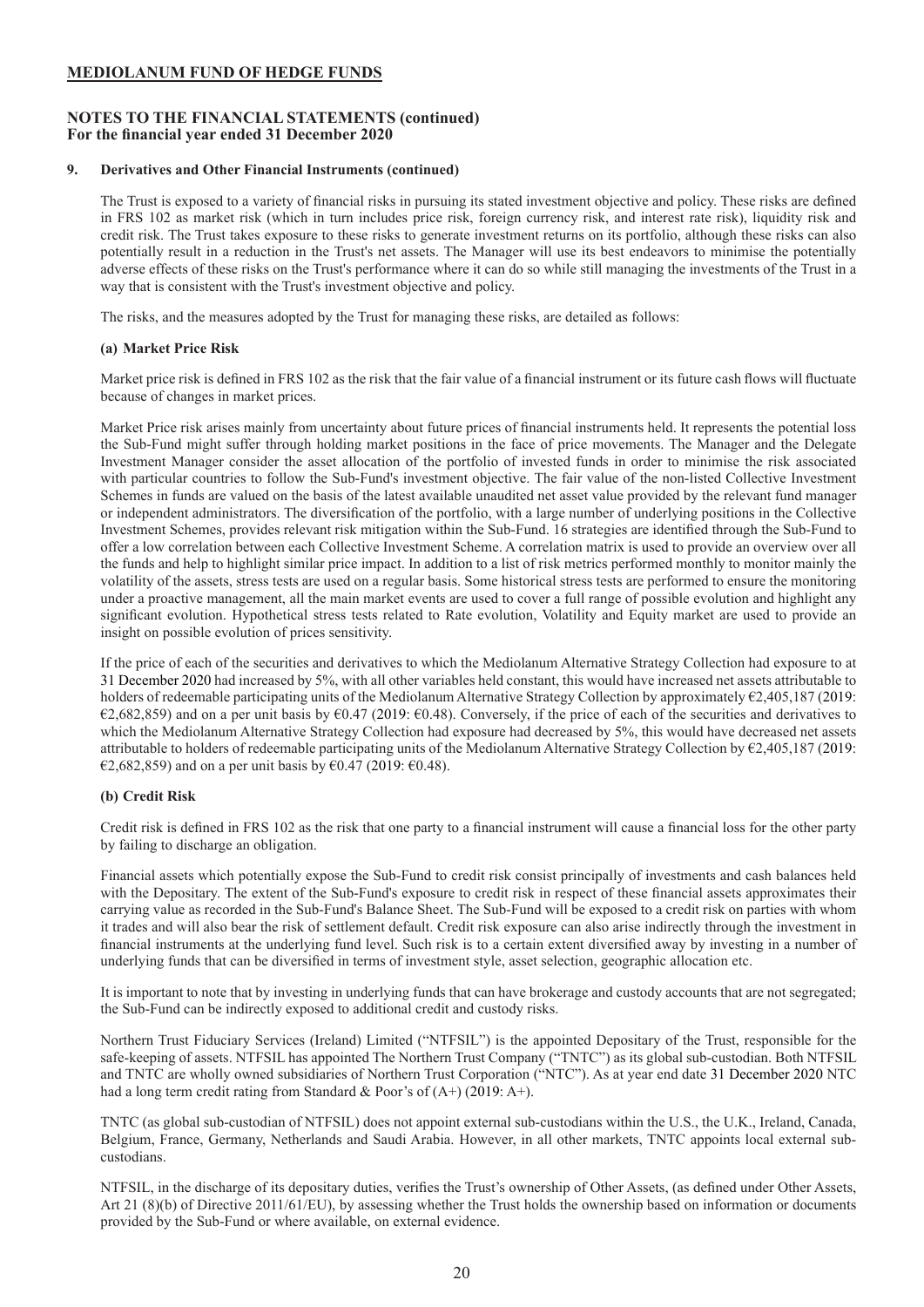# **NOTES TO THE FINANCIAL STATEMENTS (continued) For the financial year ended 31 December 2020**

# **9. Derivatives and Other Financial Instruments (continued)**

### **(b) Credit Risk (continued)**

TNTC, in the discharge of its delegated depositary duties, holds in custody (i) all financial instruments that may be registered in a financial instruments account opened on the books of TNTC and (ii) all financial instruments that can be physically delivered to TNTC. TNTC ensures all financial instruments (held in a financial instruments account on the books of TNTC) are held in segregated accounts in the name of the Trust, clearly identifiable as belonging to the Trust, and distinct and separately from the proprietary assets of TNTC, NTFSIL and NTC.

In addition TNTC, as banker, holds cash of the Trust on deposit. Such cash is held on the Statement of Financial Position of TNTC. In the event of insolvency of TNTC, in accordance with standard banking practice, the Sub-Fund will rank as an unsecured creditor of TNTC in respect of any cash deposits.

Insolvency of NTFSIL and or one of its agents or affiliates may cause the Trust's rights with respect to its assets to be delayed.

The Manager manages risk by monitoring the credit quality and financial position of the Depositary and such risk is further managed by the Depositary monitoring the credit quality and financial positions of sub-custodian appointments.

# **(c) Foreign Currency Risk**

Currency risk is defined in FRS 102 as the risk that the fair value or future cash flows of a financial instrument will fluctuate because of changes in foreign exchange rates. The Trust is exposed to currency risk as assets and liabilities of the Trust may be denominated in a currency other than the functional currency of the Trust, which is its functional and presentation currency, the Euro.

The underlying Collective Investment Schemes may invest in a variety of securities denominated in both USD and foreign currencies and accordingly the Sub-Fund may be indirectly exposed to currency risk. The underlying funds may not necessarily hedge such foreign currency.

The Sub-Fund invests in securities denominated in currencies other than its reporting currency (EUR). Consequently, the Sub-Fund is exposed to risks that the exchange rate of its currency relative to other currencies may change in a manner which has an adverse effect on the value of that portion of the Sub-Fund's assets or units which are denominated in currencies other than its own currency. The Manager and the Delegate Investment Manager may follow a policy of hedging its foreign currency exposure of the portfolio into Euro in order to limit the risk of this exposure.

The foreign currency risk listed below is substantially made up of foreign currency denominated securities. A positive balance represents a net asset foreign currency exposure while a negative balance represents a net liability foreign currency exposure. As at 31 December 2020 and 31 December 2019 the total exposure to foreign currency risk was as follows:

| 31 Dec 2020<br>EUR $\epsilon$ | <b>Alternative</b><br><b>Strategy</b><br>Collection<br>31 Dec 2019<br>EUR $\epsilon$ |
|-------------------------------|--------------------------------------------------------------------------------------|
| <b>USD</b><br>17,511          | 12,994                                                                               |
| 17,511                        | 12,994                                                                               |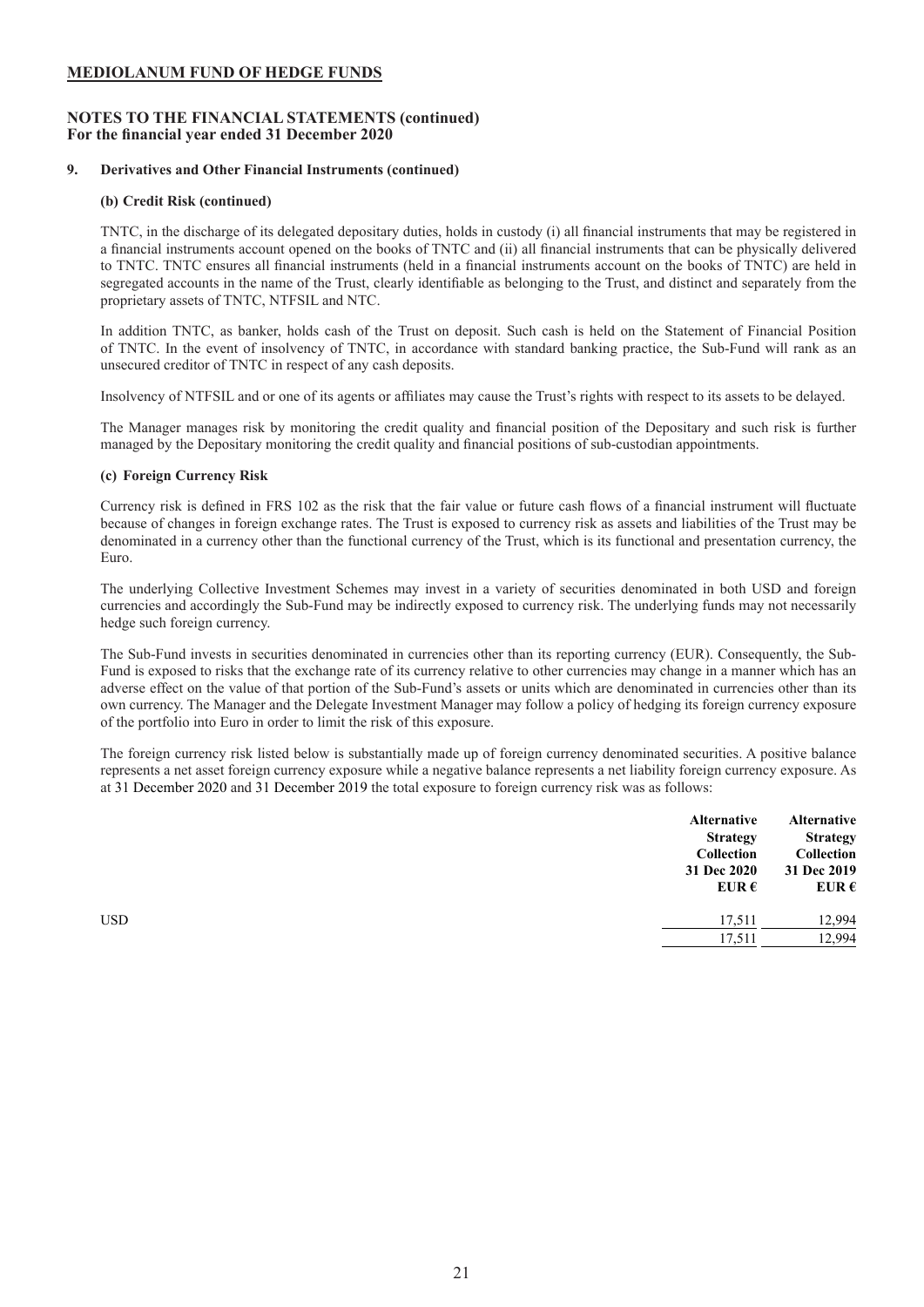# **NOTES TO THE FINANCIAL STATEMENTS (continued) For the financial year ended 31 December 2020**

# **9. Derivatives and Other Financial Instruments (continued)**

# **(c) Foreign Currency Risk (continued)**

The currency exposure of the Alternative Strategy Collection as at 31 December 2020 and 31 December 2019 is as follows:

# **Alternative Strategy Collection**

| As at 31 December 2020 | <b>Foreign Currency</b><br>EUR $\epsilon$ | <b>Foreign Currency</b><br><b>Monetary Assets Monetary Liabilities</b><br>EUR $\epsilon$ | <b>Net Foreign</b><br>Currency<br><b>Monetary Assets/</b><br><b>Liabilities</b><br>EUR $\epsilon$ | Sensitivity*<br>EUR $\epsilon$ |
|------------------------|-------------------------------------------|------------------------------------------------------------------------------------------|---------------------------------------------------------------------------------------------------|--------------------------------|
| <b>USD</b>             | 17,511                                    |                                                                                          | 17,511                                                                                            | 876                            |
|                        | 17,511                                    |                                                                                          | 17,511                                                                                            | 876                            |
| As at 31 December 2019 | <b>Foreign Currency</b><br>EUR $\epsilon$ | <b>Foreign Currency</b><br><b>Monetary Assets Monetary Liabilities</b><br>EUR $\epsilon$ | <b>Net Foreign</b><br>Currency<br><b>Monetary Assets/</b><br><b>Liabilities</b><br>EUR $\epsilon$ | Sensitivity*<br>EUR $\epsilon$ |
| <b>USD</b>             | 12,994<br>12,994                          |                                                                                          | 12,994<br>12,994                                                                                  | 650<br>650                     |

\*The effect of a 5% increase/decrease in the exchange rate between the Euro and the other currencies to which the Sub-Fund is exposed with all other variables held constant.

# **(d) Foreign Currency Forward Exchange Contracts**

As at 31 December 2020 and 31 December 2019, the Alternative Strategy Collection Fund held no forward foreign exchange contracts.

# **(e) Liquidity Risk**

Liquidity risk is defined in FRS 102 as the risk that an entity will encounter difficulty in meeting obligations associated with financial liabilities that are settled by delivering cash or another financial asset.

Under certain circumstances the markets in which the portfolio of the Sub-Fund will trade may become illiquid making it difficult to acquire or sell contracts at the price quoted on different markets. Many of the schemes in which the portfolios shall invest do not provide for frequent redemptions. Accordingly, the portfolios ability to respond to market movements may be impaired, and the portfolios may experience adverse price movements upon liquidation of its investments.

The Manager has established a liquidity management policy which enables it to identify, monitor and manage the liquidity risks of the Trust and the Sub-Fund. The liquidity management policy monitors the profile of investments held by the Sub-Fund and ensures that such investments are appropriate to the redemption policy as stated in the Prospectus and will facilitate compliance with the Trust's underlying obligations.

There were no suspended/gated redemptions or investments in side pockets in the Alternative Strategy Collection as at 31 December 2020 or 31 December 2019 except for Kingate which was written down to zero on 30 November 2009 (please see the Schedule of Investments on pages 6 and 7).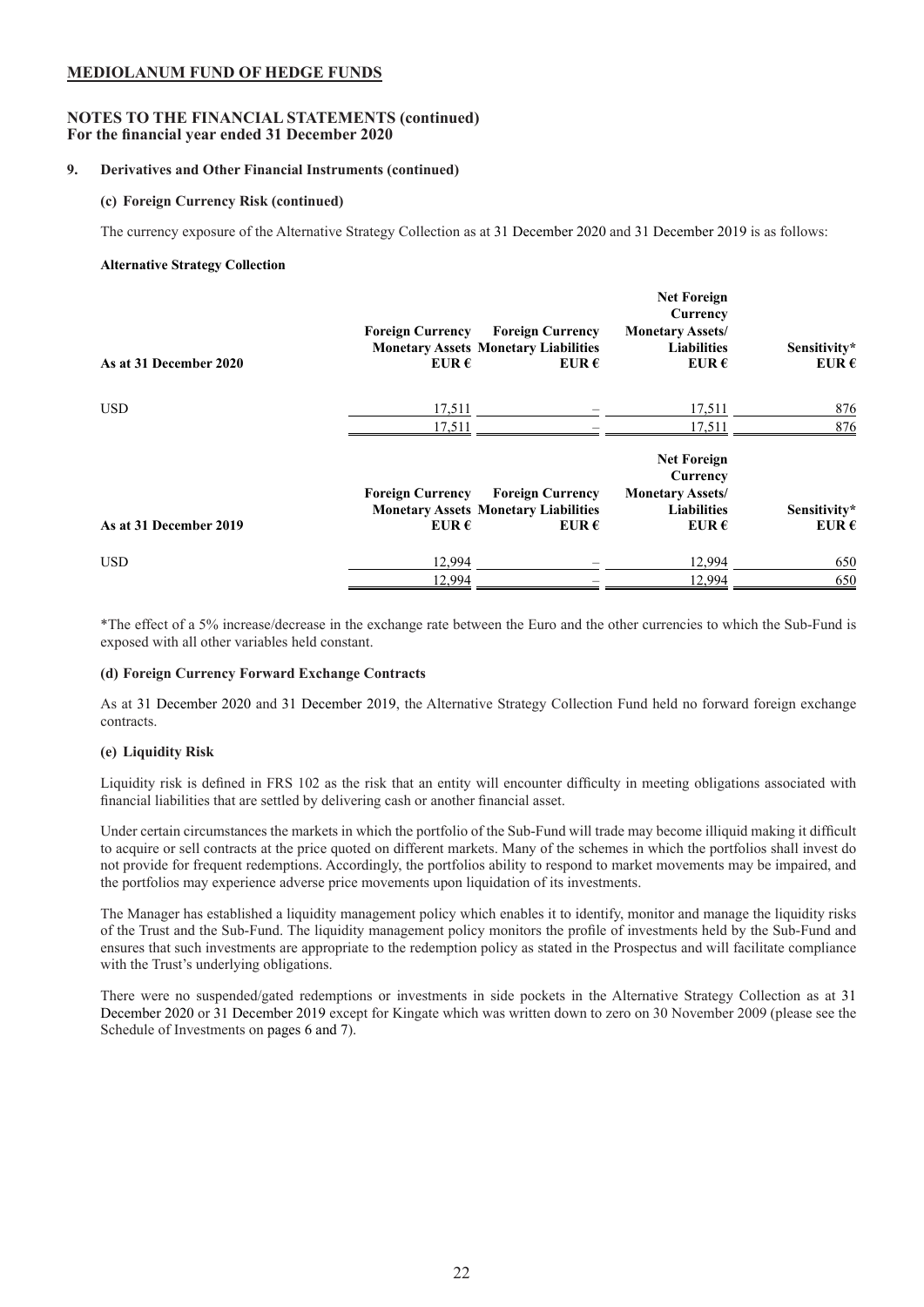# **NOTES TO THE FINANCIAL STATEMENTS (continued) For the financial year ended 31 December 2020**

# **9. Derivatives and Other Financial Instruments (continued)**

# **(e) Liquidity Risk (continued)**

The liquidity profile of the Sub-Fund's liabilities as at 31 December 2020 and 31 December 2019 was as follows:

# **As at 31 December 2020**

|                                                                | Less than 1    | 1 to 3 months 3 months to 1 |                | <b>Total</b>   |
|----------------------------------------------------------------|----------------|-----------------------------|----------------|----------------|
|                                                                | month          |                             | vear           |                |
|                                                                | EUR $\epsilon$ | EUR $\epsilon$              | EUR $\epsilon$ | EUR $\epsilon$ |
| Administration fee payable                                     |                | 12.000                      |                | 12,000         |
| Management fee payable                                         | 65,230         | 66,117                      |                | 131,347        |
| Investment manager fee payable                                 |                | 25,504                      |                | 25,504         |
| Depositary fee payable                                         |                | 10,734                      |                | 10,734         |
| Auditors remuneration payable                                  |                |                             | 19.449         | 19,449         |
| Accrued interest payable                                       |                | 1,649                       |                | 1,649          |
| Sundry payables and accrued expenses                           |                | 34,696                      |                | 34,696         |
| Net assets attributable to holders of redeemable participating |                | 51,268,752                  |                | 51,268,752     |
| units                                                          |                |                             |                |                |
|                                                                | 65.230         | 51,419,452                  | 19.449         | 51,504,131     |

# **As at 31 December 2019**

|                                                                | Less than 1    | 1 to 3 months 3 months to 1 |                | <b>Total</b>   |
|----------------------------------------------------------------|----------------|-----------------------------|----------------|----------------|
|                                                                | month          |                             | year           |                |
|                                                                | EUR $\epsilon$ | EUR $\epsilon$              | EUR $\epsilon$ | EUR $\epsilon$ |
| Administration fee payable                                     |                | 18,200                      |                | 18,200         |
| Management fee payable                                         | 68,973         | 74,379                      |                | 143,352        |
| Investment manager fee payable                                 |                | 27,835                      |                | 27,835         |
| Depositary fee payable                                         |                | 19,544                      |                | 19,544         |
| Auditors remuneration payable                                  |                |                             | 20,400         | 20,400         |
| Accrued interest payable                                       |                | 2,395                       |                | 2,395          |
| Sundry payables and accrued expenses                           |                | 34,730                      |                | 34,730         |
| Net assets attributable to holders of redeemable participating | –              | 55,812,355                  |                | 55,812,355     |
| units                                                          |                |                             |                |                |
|                                                                | 68,973         | 55,989,438                  | 20.400         | 56,078,811     |

# **(f) Interest Rate Risk**

Interest rate risk is defined in FRS 102 as the risk that the fair value or future cash flows of a financial instrument will fluctuate because of changes in market interest rates.

Interest rate risk arises from the possibility that changes in interest rates will affect future cash flows or the fair values of financial instruments. Interest rate risk in the Sub-Fund arose from cash balances that were held in the Alternative Strategy Collection.

The majority of the Sub-Fund's financial assets and liabilities were non-interest bearing and as a result the Sub-Fund was not subject to significant amounts of risk due to fluctuations in the prevailing levels of market interest rates. Any excess cash and cash equivalents of the Sub-Fund were invested at short-term market interest rates.

# **(g) Layering of Fees**

The Sub-Fund's portfolio is subject to a level of fees payable both directly by the portfolio and by the portfolio as an investor in other schemes.

# **(h) Fair Value Hierarchy**

Inputs are used in applying the various valuation techniques and broadly refer to the assumption that market participants use to make valuation decisions including assumptions about risk. Inputs may include price information, volatility statistics, specific and broad credit data, liquidity statistics, and other factors. A financial instrument's levels with the fair value hierarchy is based on the lowest level of any input that is significant to the fair value measurement (lowest being level 3).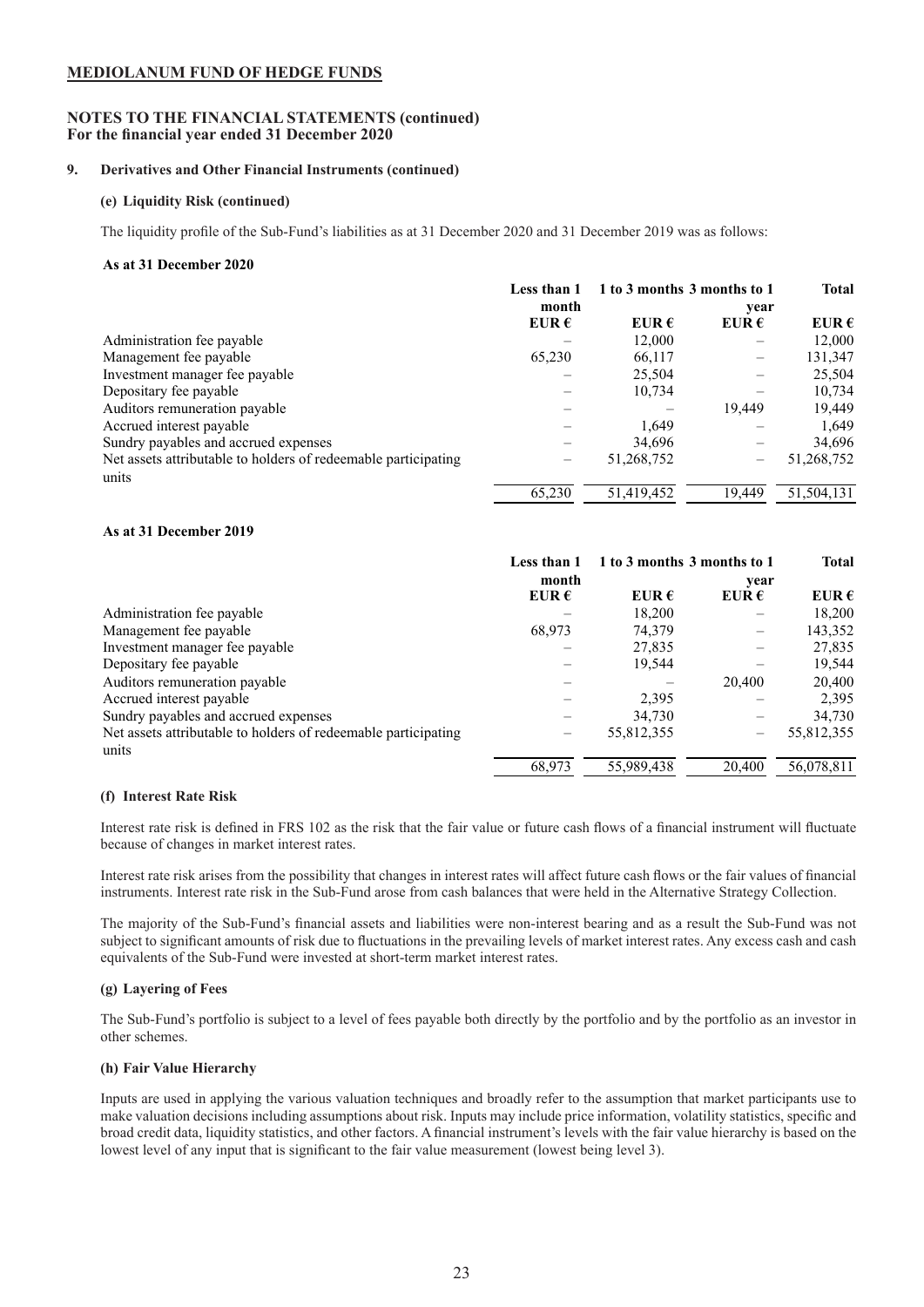# **NOTES TO THE FINANCIAL STATEMENTS (continued) For the financial year ended 31 December 2020**

### **9. Derivatives and Other Financial Instruments (continued)**

### **(h) Fair Value Hierarchy (continued)**

Observable Inputs are those that market participants would use in pricing the asset or liability based on market data obtained from sources independent of the Trust. Unobservable inputs reflect the AIFM's assumptions, made in good faith about the inputs market participants would use in pricing the asset or liability developed based on the best information available in the circumstances. The determination of what constitutes "observable" requires significant judgment by the AIFM. The AIFM considers observable data to be that market data which is readily available, regularly distributed or updated, reliable and verifiable not proprietary, and provided by independent sources that are actively involved in the relevant market.

The categorisation of financial instruments within the hierarchy is based upon the pricing transparency of the instrument and does not necessarily correspond to the AIFM's perceived risk for this instrument.

Fair value is a market-based measure considered from the perspective of a market participant rather than an entity-specific measure. Therefore, even when market assumptions are not readily available, the AIFM's own assumptions are set to reflect those that market participants would use in pricing the asset or liability at the measurement date. The AIFM uses prices and inputs that are current as of the measurement date including periods of market dislocation. In periods of market dislocation, the observability of prices and inputs may be reduced for many securities. This condition could cause a security to be reclassified to a lower level within the fair value hierarchy.

FRS 102 requires the Trust to classify financial instruments at fair value into the following hierarchy:

Level 1 - The unadjusted quoted price in active markets for identical assets or liabilities that the entity can access at the measurement;

Level 2 - Inputs other than quoted prices included within level 1 that are observable (i.e. developed using market data) for the asset or liability either directly or indirectly; and

Level 3 - Inputs that are unobservable (i.e. for which market data is unavailable) for the asset or liability.

The following is a summary of the inputs used to value the assets and liabilities carried at fair value as at 31 December 2020 and 31 December 2019:

| <b>Alternative Strategy Collection</b><br>As at 31 December 2020 | Level 1<br>EUR $\epsilon$ | Level 2<br>EUR $\epsilon$ | Level 3<br>EUR $\epsilon$ | <b>Total</b><br>EUR $\epsilon$ |
|------------------------------------------------------------------|---------------------------|---------------------------|---------------------------|--------------------------------|
| <b>Financial Assets at fair value through</b>                    |                           |                           |                           |                                |
| <b>Profit or Loss</b>                                            |                           |                           |                           |                                |
| Collective Investment Schemes                                    | $\overline{\phantom{0}}$  | 48, 103, 745              | $\qquad \qquad -$         | 48, 103, 745                   |
|                                                                  | $\overline{\phantom{0}}$  | 48.103.745                | -                         | 48, 103, 745                   |
| <b>Alternative Strategy Collection</b><br>As at 31 December 2019 | Level 1<br>EUR $\epsilon$ | Level 2<br>EUR $\epsilon$ | Level 3<br>EUR $\epsilon$ | <b>Total</b><br>EUR $\epsilon$ |
| <b>Financial Assets at fair value through</b>                    |                           |                           |                           |                                |
| <b>Profit or Loss</b>                                            |                           |                           |                           |                                |
| Collective Investment Schemes                                    |                           | 53,657,175                | $\qquad \qquad$           | 53,657,175                     |
|                                                                  | -                         | 53,657,175                | -                         | 53,657,175                     |

There were no Level 3 investments in the Alternative Strategy Collection during the financial years ended 31 December 2020 and 31 December 2019.

#### **10. Related Party Transactions**

The Trust is constituted by means of a Trust Deed to which Mediolanum International Funds Limited is party, as Manager. The fees paid to Mediolanum International Funds Limited are outlined in note 3.

Northern Trust Fiduciary Services (Ireland) Limited is the Depositary of the Trust and received the fees as outlined in note 3. Northern Trust International Fund Administration Services (Ireland) Limited is the Administrator of the Trust and received the fees as outlined in note 3.

The Directors, the AIFM, the Manager, the Administrator and the Depositary and their respective affiliates, officers, directors and Unitholders, employees and agents (collectively the "Parties") are or may be involved in other financial, investment and professional activities which may on occasion cause a conflict of interest with the management of the Trust and/or their respective roles with respect to the Trust.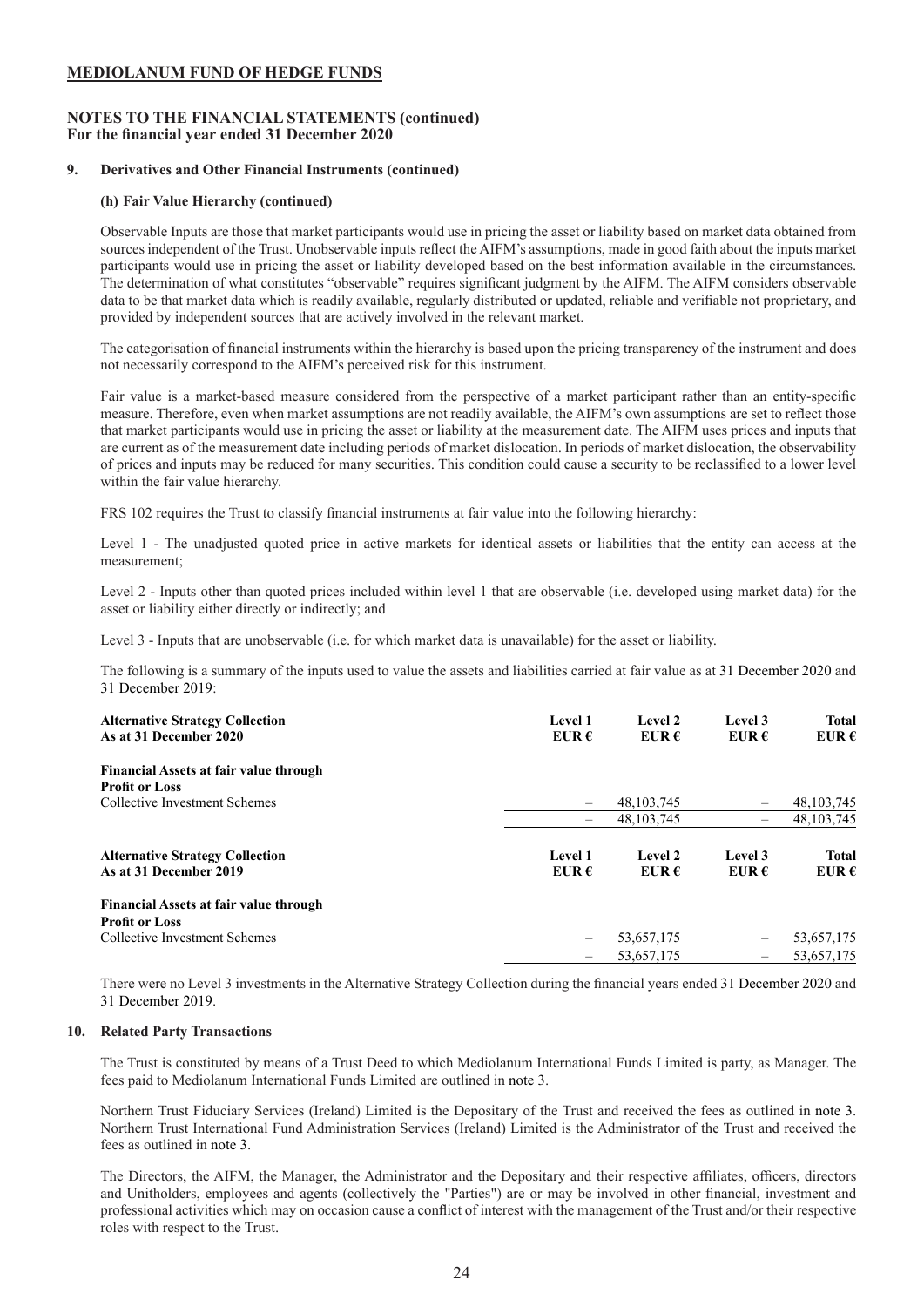# **NOTES TO THE FINANCIAL STATEMENTS (continued) For the financial year ended 31 December 2020**

### **10. Related Party Transactions (continued)**

These activities may include managing or advising other funds (including other Collective Investment Schemes), purchases and sales of securities, banking and investment management services, brokerage services, valuation of unlisted securities (in circumstances in which fees payable to the entity valuing such securities may increase as the value of assets increases) and serving as directors, officers, advisers or agents of other funds or companies, including funds or companies in which the Unit Trust may invest. In particular, the AIFM and other companies within the Mediolanum Group may be involved in advising or managing other investment funds (including other Collective Investment Schemes) or other real estate portfolios which have similar or overlapping investment objectives to or with the Unit Trust. Subject to the next succeeding paragraphs, each of the Parties will use its reasonable endeavors to ensure that the performance of their respective duties will not be impaired by any such involvement they may have and that any conflicts which may arise will be resolved fairly and in the best interests of Unitholders.

The underlying Unitholder in the Sub-Fund, Mediolanum International Life DAC, is connected to the Manager. As at 31 December 2020 Mediolanum International Life DAC holds 100% (2019: 100%) of the Class S Unit A in the Alternative Strategy Collection.

Mr. Andrew Bates is a Consultant in and was, during the financial year ended December 31, 2020, a Partner in Dillon Eustace; he sits on the Board of Directors of Mediolanum International Funds Limited in a non-executive capacity. During the year total legal fees paid to Dillon Eustace were  $\epsilon$ 1,715 (2019:  $\epsilon$ 24,529).

At 31 December 2020, Alternative Strategy Collection did not invest into funds managed by Tages Capital LLP, the Delegate Investment Manager (2019: 6.37% of the Total Net Asset Value).

### **11. Soft Commission Arrangements**

The MiFID II delegated acts covering research payment accounts came into effect in January 2018. This delegated act sets out the final structure and rules concerning research consumption and payment to be used by EU member states when implementing MiFID II. Mediolanum International Funds Limited does not operate a research payment account for the discharge of research expenses. For the financial year ended 31 December 2020 all research was paid directly by the Sub-Fund.

# **12. Exchange Rates**

The following exchange rates were used to translate assets and liabilities into the reporting currency (Euro) at 31 December 2020 and 31 December 2019:

|          | <b>EUR Rate</b> | <b>EUR Rate</b> |
|----------|-----------------|-----------------|
| Currency | 31 Dec 2020     | 31 Dec 2019     |
| USD      | 0.8173          | 0.8909          |

### **13. Changes in the Portfolio**

A list, specifying for each investment the total purchases and sales which took place during the year under review may be obtained, upon request, at the registered office of the Manager.

#### **14. Contingent Liabilities**

There were no significant contingent liabilities at the Statement of Net Assets date or as at 31 December 2019.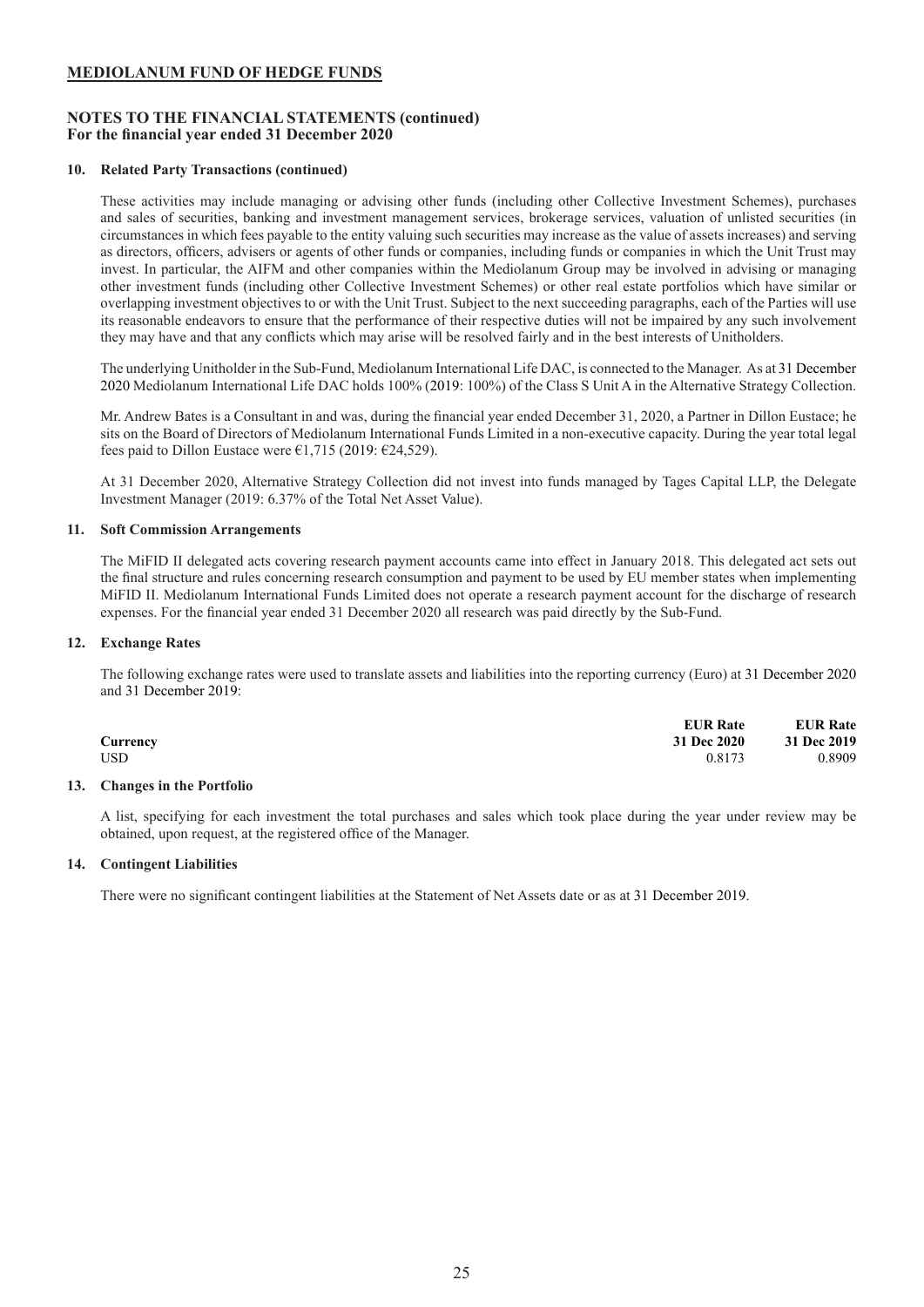### **NOTES TO THE FINANCIAL STATEMENTS (continued) For the financial year ended 31 December 2020**

#### **15. Net Asset Value**

|                                                                                                           | <b>Alternative</b><br><b>Strategy</b><br><b>Collection</b><br>31 Dec 2020<br>EUR $\epsilon$ | <b>Alternative</b><br><b>Strategy</b><br><b>Collection</b><br>31 Dec 2019<br>EUR $\epsilon$ | <b>Alternative</b><br><b>Strategy</b><br><b>Collection</b><br>31 Dec 2018<br>EUR $\epsilon$ |
|-----------------------------------------------------------------------------------------------------------|---------------------------------------------------------------------------------------------|---------------------------------------------------------------------------------------------|---------------------------------------------------------------------------------------------|
| Net assets attributable to holders of redeemable participating units:<br>Class S Unit A Euro $(\epsilon)$ | 51,268,752                                                                                  | 55,812,355                                                                                  | 54,823,648                                                                                  |
| Number of redeemable participating units outstanding:<br>Class S Unit A Euro                              | 5,132,318                                                                                   | 5,569,056                                                                                   | 5,733,248                                                                                   |
| Net asset value per redeemable participating unit:<br>Class S Unit A Euro $(\epsilon)$                    | €9.99                                                                                       | €10.02                                                                                      | €9.56                                                                                       |
|                                                                                                           |                                                                                             |                                                                                             |                                                                                             |

### **16. Realised and Unrealised Gains in Investments**

|                                                            | <b>Alternative</b><br><b>Strategy</b><br><b>Collection</b><br>31 Dec 2020<br>EUR $\epsilon$ | <b>Alternative</b><br><b>Strategy</b><br><b>Collection</b><br>31 Dec 2019<br>EUR $\epsilon$ |
|------------------------------------------------------------|---------------------------------------------------------------------------------------------|---------------------------------------------------------------------------------------------|
| Realised gain/(loss) on investments                        |                                                                                             |                                                                                             |
| Realised gain on investments                               | 451,652                                                                                     | 1,344,704                                                                                   |
| Realised loss on investments                               | (766, 370)                                                                                  | (327, 477)                                                                                  |
| Realised (loss)/gain on forward foreign exchange contracts | (163)                                                                                       | 604                                                                                         |
| Total realised (loss)/gain on investments                  | (314, 881)                                                                                  | 1,017,831                                                                                   |
| Unrealised gain/(loss) on investments                      |                                                                                             |                                                                                             |
| Movement in unrealised gain on investments                 | 3,088,334                                                                                   | 3,421,715                                                                                   |
| Movement in unrealised loss on investments                 | (2,114,919)                                                                                 | (683, 896)                                                                                  |
| Unrealised loss on forward foreign exchange contracts      | (1.445)                                                                                     | (36)                                                                                        |
| Total unrealised gain on investments                       | 971.970                                                                                     | 2,737,783                                                                                   |

#### **17. Efficient Portfolio Management Techniques**

The Sub-Fund may employ investment techniques and instruments relating to its investments for the purpose of efficient portfolio management under the conditions and within the limits stipulated from time to time by the Central Bank. The Sub-Fund may use the various investment techniques and instruments for efficient portfolio management such as taking long or short positions in derivative instruments including forward foreign contracts so as to alter the interest rates, credit and or currency exposure of the portfolio. Derivative instruments may be purchased for the purpose of efficient portfolio management only and in accordance with the Central Bank's guidelines. As at 31 December 2020 the Sub-Fund held no forward foreign exchange contracts. The realised and unrealised gain/(loss) on forward foreign exchange contracts are disclosed in the Income Statement on page 11.

#### **18. Significant Events During the Year**

Effective 24 February 2020, John Corrigan was appointed as a Director of the Manager.

2020 brought significant challenges from an operational risk perspective with the spread of COVID-19 and the subsequent restrictions on the movement of people. This had significant impacts on workforces and economies across the globe. Mediolanum International Funds Limited, its securities services providers and Delegate Investment Managers have responded quickly and effectively, implementing and transitioning to robust and secure remote working capabilities to mitigate these challenges. Face to face meetings became virtual meetings via video-based technology, long commutes replaced by long hours in the home office, all displaying remarkable resilience in transitioning to a sustained work from home environment.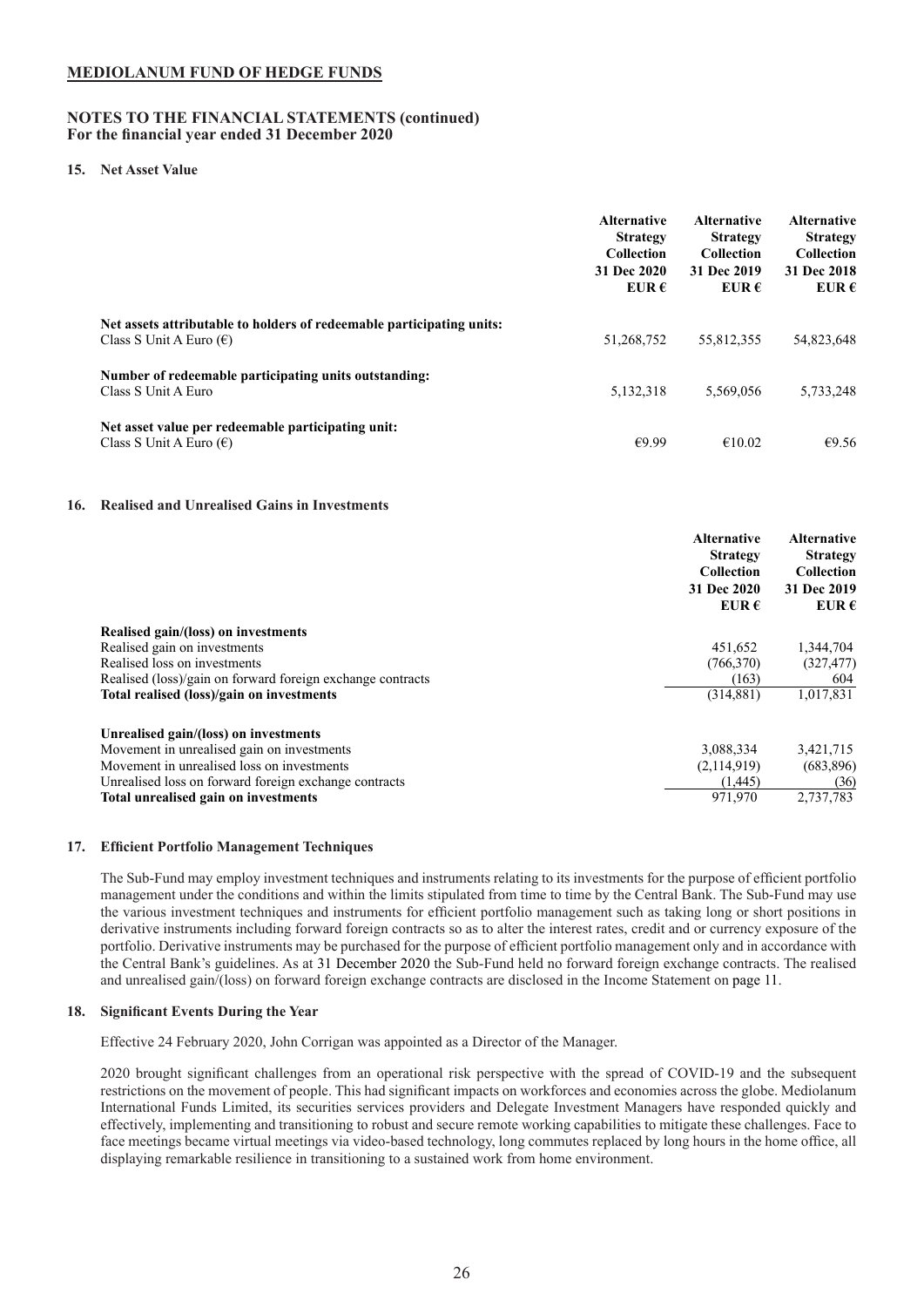# **NOTES TO THE FINANCIAL STATEMENTS (continued) For the financial year ended 31 December 2020**

# **18. Significant Events During the Year (continued)**

In March 2020, the World Health Organisation declared COVID-19 a pandemic. To deal with the virus, the majority of governments around the world closed large parts of their economies and enforced a lockdown of their citizens to contain the spread. The COVID- 19 pandemic and subsequent shut down of large parts of the global economy not only had a large impact on global growth in 2020, but also on asset class volatility, particularly during the first quarter. The response to the pandemic has been unprecedented. To deal with the virus, Central Banks around the world have stepped in to provide unprecedented monetary support to their respective economies, while governments have put in place the necessary fiscal supports in terms of pandemic unemployment benefits to help support those hit hardest from the economic fallout of the pandemic. Financial markets responded favourably to the stimulus with most equity and bond markets now back above their pre-pandemic highs. Looking ahead the trajectory of financial markets will mainly be driven by the speed at which economies can open-up which ultimately will depend on the vaccine rollout and the ability to deal with new variants of the virus. The approval of several vaccines late last year was a positive development. However, given the unpredictable nature of the virus, there remains a high degree of risk. Should another wave or variant of COVID-19 emerge that proves immune to the current vaccines, it would delay the re-opening of the global economy and in turn could lead to another period of high volatility. In this environment it could potentially have an adverse impact on the value of a Fund's investments and the ability of the Manager to access markets or implement the Fund's investment policy in the manner originally contemplated. Government interventions or other limitations or bans introduced by regulatory authorities or exchanges and trading venues as temporary measures in light of significant market volatility, may also negatively impact on the Manager's ability to implement a Fund's investment policy. Funds' access to liquidity could also be impaired in circumstances where the need for liquidity to meet redemption requests may rise significantly. Services required for the operation of the Fund may in certain circumstances be interrupted as a result of the pandemic.

On 29 April 2020 the Board approved the appointment of PricewaterhouseCoopers, following the Mediolanum International Funds Limited Annual General Meeting dated 27 February 2020, in order to replace Deloitte Ireland LLP as independent auditor effective 01 January 2020.

Effective 01 August 2020, Mr. Andrew Bates resigned as Partner in Dillon Eustace. He is now a Consultant to Dillon Eustace.

# **19. Post Balance Sheet Events**

Effective 01 January 2021, Michael Hodson was appointed as a Director of the Manager.

No other events have occurred subsequent to the year end which impact on the financial statements for the financial year ended 31 December 2020.

# **20. Approval of the Financial Statements**

The financial statements were approved by the Directors of the Manager on 28 April 2021.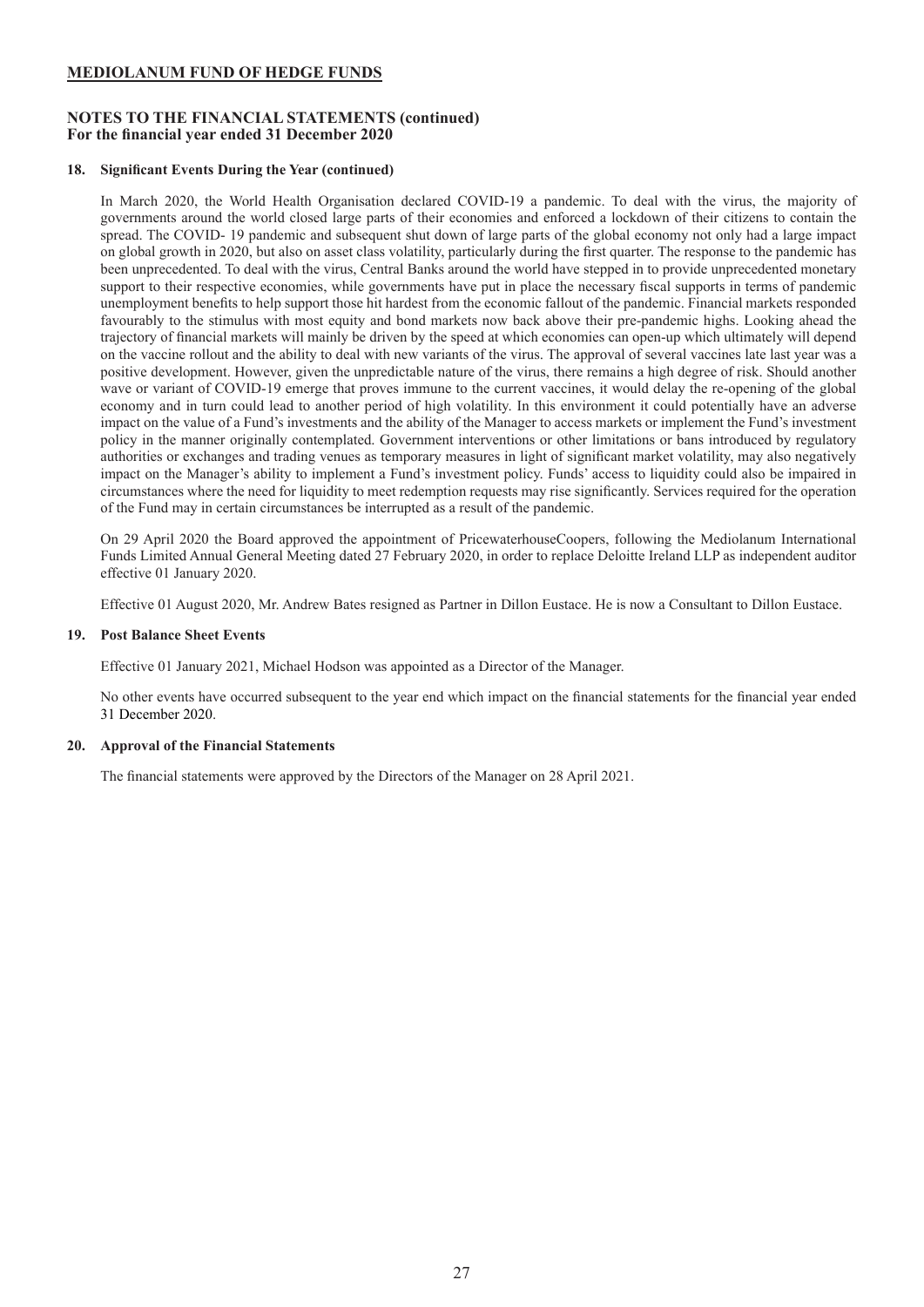# <span id="page-28-0"></span>**FUND OF FUNDS DISCLOSURE (UNAUDITED)**

# **Alternative Strategy Collection**

| <b>Fund Name</b>                                           | <b>Domicile</b>               | <b>Management</b><br>Fee $%$ | <b>Incentive</b><br>Fee $%$ |
|------------------------------------------------------------|-------------------------------|------------------------------|-----------------------------|
| Kingate Global Fund – $Vi^*$                               | <b>British Virgin Islands</b> | 1.50%                        | $0.00\%$                    |
| AlphaQuest UCITS Fund Class F EUR Series 01/2020           | Cayman Islands                | 1.50%                        | 20.00%                      |
| Alvento Long/Short Equity Fund Class F EUR 10/2015         | Cayman Islands                | 1.50%                        | 15.00%                      |
| EDL Global Opportunities Fund Class I-R EUR Series 1       | Cayman Islands                | 1.50%                        | 15.00%                      |
| EDL Global Opportunities Fund Class I-R EUR Series 3       | Cayman Islands                | 1.50%                        | 15.00%                      |
| Palmerston Credit Feeder Fund EUR V Series 05/2020         | Cayman Islands                | 1.50%                        | 20.00%                      |
| Palmerston Credit Feeder Fund EUR V Series 06/2020         | Cayman Islands                | 1.50%                        | 20.00%                      |
| Palmerston Credit Feeder Fund EUR V Series 07/2020         | Cayman Islands                | 1.50%                        | 20.00%                      |
| Palmerston Credit Feeder Fund EUR V Series 10/2020         | Cayman Islands                | 1.50%                        | 20.00%                      |
| Selwood Asset Management Class A EUR                       | Cayman Islands                | $1.00\%$                     | 15.00%                      |
| TT Mid-Cap Europe Long/Short Fund Class A EUR              | Cayman Islands                | 1.50%                        | 20.00%                      |
| Ako UCITS Fund ICAV - Ako Global UCITS Class B2 Eur        | Ireland                       | 1.50%                        | 15.00%                      |
| Brilliance Asset China Core Long/Short                     | Ireland                       | 1.50%                        | 20.00%                      |
| Brilliance Asset China Core Long/Short EQS                 | Cayman Islands                | 1.50%                        | 20.00%                      |
| DMS UCITS Platform ICAV - Alkeon UCITS Fund                | Ireland                       | 1.50%                        | 20.00%                      |
| Ennismore Smaller Companies - Ennismore Global Equity Fund | Ireland                       | 2.00%                        | 20.00%                      |
| Sector Healthcare Fund Class A EUR 02/2019                 | Ireland                       | 2.00%                        | 20.00%                      |
| <b>DB Platinum Quantica Managed Futures</b>                | Luxembourg                    | 0.50%                        | 15.00%                      |
| Global Evolution Funds - Frontier Markets Class I          | Luxembourg                    | 0.75%                        | 8.00%                       |
| Hellebore Credit Arbitrage Class B EUR                     | Luxembourg                    | $2.00\%$                     | 20.00%                      |

\*Fair value of investment written down to zero on 30 November 2009.

Where the Manager has negotiated a rebate on the management fee charged on its investment into other funds, this rebate is paid directly to the Sub-Fund.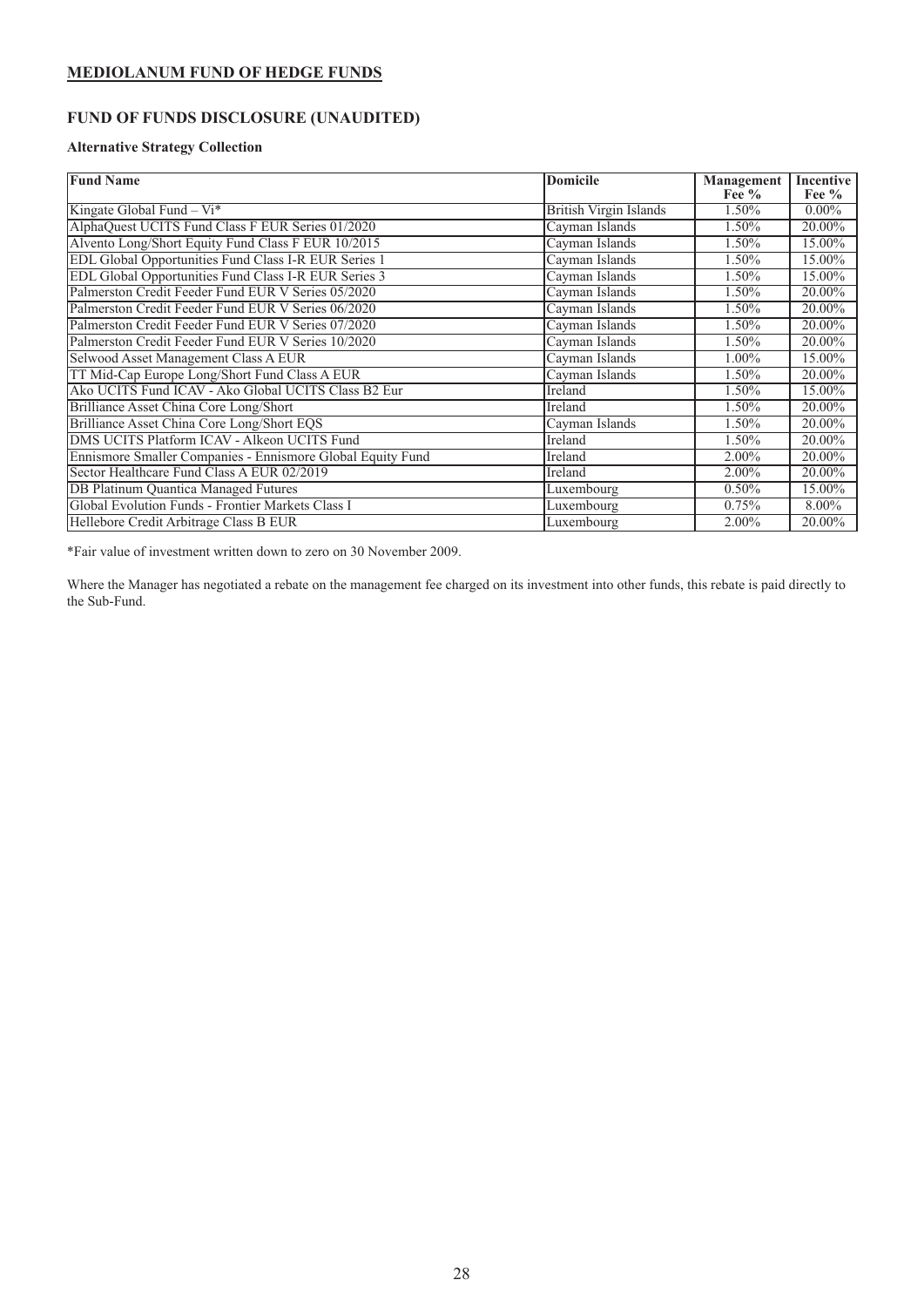# <span id="page-29-0"></span>**APPENDIX OF ADDITIONAL INFORMATION (UNAUDITED)**

# **Leverage**

Leverage is considered in terms of the Sub-Fund's overall "exposure" and includes any method by which the exposure of the Sub-Fund is increased whether through borrowings of cash or securities, or leverage embedded in derivative positions or by any other means. The Manager as the AIFM is required to calculate and monitor the level of leverage by the Sub-Fund, expressed as a ratio between the total exposure of the Sub-Fund and its net value with exposure values being calculated by both the gross method and commitment method.

Exposure values under the Gross Method basis are calculated as the absolute value of all positions of the Sub-Fund; this includes all eligible assets and liabilities, relevant borrowings, derivatives (converted into their equivalent underlying positions) and all other positions even those held purely for risk reduction purposes, such as forward foreign exchange contracts held for currency hedging.

The gross method of exposure of the Sub-Fund requires the calculation to:

- Include the sums of all non-derivative assets held at market value, plus the absolute value of all such liabilities;
- Exclude cash and cash equivalents which are highly liquid investments held in the base currency of the Trust;
- Derivative instruments are converted into the equivalent position in their underlying assets;
- Exclude cash borrowings that remain in cash or cash equivalents and where the amounts payable are known;
- Include exposures resulting from the reinvestment of cash borrowings, expressed as the higher of the market value of the investment realised or the total amount of cash borrowed, and include positions within repurchase or reverse repurchase agreements and securities lending or borrowing or other similar arrangements.
- the Statement of Net Assets:
- the Income Statement:

Exposure values under the Commitment Method basis are calculated on a similar basis to the above, but may take into account the effect of netting off instruments to reflect eligible netting and hedging arrangements on eligible assets and different treatment of certain cash and cash equivalents items in line with regulatory requirements.

The table sets out the maximum leverage for the Alternative Strategy Collection in 2020 and its leverage at the end of the year.

#### **Leverage as a Percent of Net Asset Value**

|                          | Gross<br><b>Method</b> | <b>Commitment</b><br><b>Method</b> |
|--------------------------|------------------------|------------------------------------|
| Maximum leverage in 2020 | $100\%$                | 104.4%                             |
| Leverage at year end     | 95%                    | 98.7%                              |

#### **Special Arrangements**

There were no special arrangements in place during the year ended 31 December 2020.

#### **Credit Facility**

The Trust had a credit facility of up to €9m with the Northern Trust Company to fund short term liquidity requirements secured by a charge over the assets of the Alternative Strategy Collection. The facility was not used and terminated on 23 February 2018.

#### **Remuneration Details for the AIFM's Staff**

The information provided below relates to the AIFM which has implemented a Remuneration Policy consistent with ESMA's remuneration guidelines and in particular the provisions of Annex II of Directive 2011/61/EU. The Remuneration Policy applies to all forms of benefits paid by the AIFM to Identified Staff, including senior management, staff whose professional activities have a material impact on the Trust's risk profile, staff in control functions or any employees in same remuneration bracket of those whose professional activities have a material impact on the Trust's risk profile or of the AIF it manages, in exchange for professional services and is intended to promote sound and effective risk management and does not encourage risk-taking inconsistent with the risk profile, rules or instruments of incorporation of the AIFs under management.

The various remuneration components are combined to ensure an appropriate and balanced remuneration package that reflects the relevant member of staff's rank and professional activity as well as best market practice. The AIFM may provide the opportunity to certain identified staff to receive variable remuneration based on the performance of the individual, of the AIFM and of the AIF's under management. Assessment of performance will consider both financial and non-financial factors. Particular consideration will be given to risk-related factors. The above will be considered in a multi-year framework.

No variable remuneration will be paid to any non-executive member of the Board of the AIFM. The fixed fee of the non-executive and independent Directors of the AIFM will be commercially negotiated. The non-executive directors from the Mediolanum Group do not receive a fee for their role as Directors on the MIFL ("Mediolanum International Funds Limited") Board of Directors.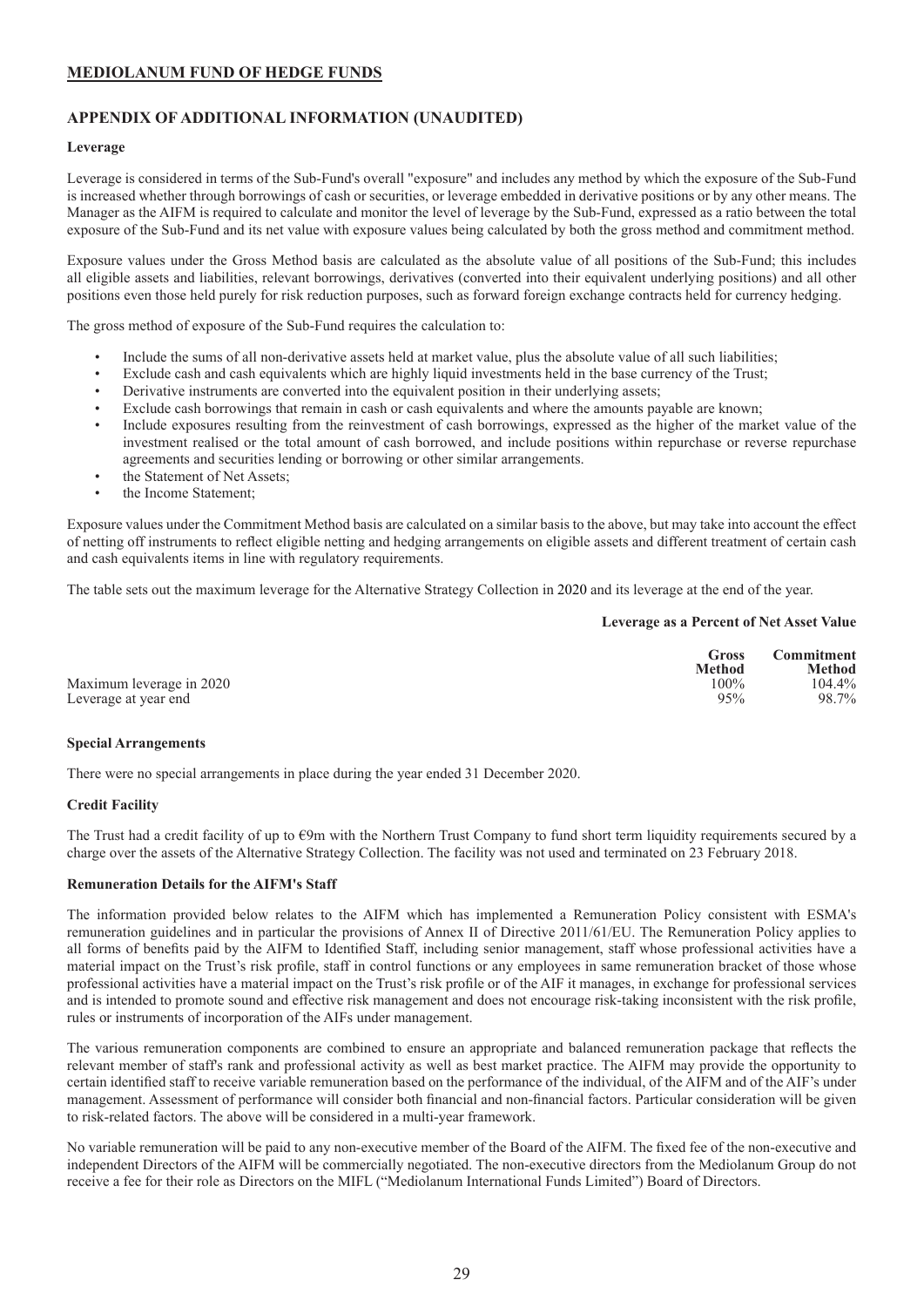# **APPENDIX OF ADDITIONAL INFORMATION (UNAUDITED) (continued)**

# **Remuneration Details for the AIFM's Staff (continued)**

The remuneration of the Managing Director is determined by the Managing Director of Banca Mediolanum S.p.A. having consulted with the Chairman of the AIFM. The fixed and variable elements of remuneration are in line with the principles listed above. In addition the Managing Director may receive other benefits such as those of an equity based nature provided by the Group subject to the appropriate approvals as set out in this policy and the deferral arrangements set out in the Group policy.

The Remuneration Policy is compliant with the relevant provisions of the Rules, including Schedule 2 of the Regulations, and the guidelines on sound remuneration policies under the AIFMD issued by the European Securities and Markets Authority (the "ESMA Guidelines").

# **Application of the Principle of Proportionality**

Taking into account its size, nature, the scope of its activities and its business model, the AIFM has disapplied the following requirements of the ESMA Guidelines:

- Variable remuneration in instruments and related retention guidelines;
- Deferral of Variable Remuneration;
- Requirement to establish a remuneration committee.

Total remuneration paid to the staff of the AIFM fully or partly involved in the activities of the AIF that have a material impact on the risk profile of the Trust during the financial year to 31 December 2020 and 31 December 2019.

Senior Management

**Fixed Remuneration**<br> **Senior Management**<br> **51.843.011**<br> **51.843.011**<br> **51.843.011**<br> **51.843.011**<br> **51.843.011**<br> **51.843.011** 

It should be noted that the above amounts have been estimated with care and in good faith giving due consideration to the crossfunctional activities carried out by employees of the AIFM, the proportional activities related to the AIF in relation to the overall activities of the AIFM and the proportion of AIF assets managed by the AIFM in relation to the overall Assets Managed by the AIFM.

Mediolanum International Funds Limited is an investment firm authorised by the Central Bank pursuant to the European Communities (Markets and Financial Instruments Regulations 2007). The Manager has remuneration policies and practices which apply to its staff whose professional activities might have a material impact on the Trust's risk profile and so covers senior management, risk takers, control functions and any employees receiving total remuneration that takes them into the same remuneration bracket as senior management and risk takers and whose professional activities have a material impact on the risk profile of the Trust's ("Identified Staff") which it believes are: (i) consistent with and promote sound and effective risk management and do not encourage risk-taking which is inconsistent with the investment objectives and policies and the investment restrictions and (ii) appropriate to the size, internal organisation and the nature, scope and complexity of the Manager's activities.

The current remuneration practices of the Manager provide that variable remuneration is paid to the Identified Staff of the Manager based, among other things, on the overall performance of the Manager's group, the overall performance of the Manager and the relevant individual's overall contributions to that performance. When assessing individual performance, financial as well as non-financial criteria are taken into account and, upon such assessment, the performance attributed to an individual may be adjusted when determined to be appropriate having regard to a variety of factors including where it is believed by the Manager that such adjustment does not encourage risk-taking which is inconsistent with the investment objectives and policies and the investment restrictions of the Trust. The discretionary process for allocating variable remuneration takes a variety of factors into account. For investment professionals at a senior level, the performance (both overall and year to year) of the funds for which they have responsibility is a key consideration.

The Manager (i) does not pay guaranteed variable remuneration to the staff responsible for managing the assets of the Trust (ii) no payments will be made related to the termination of an employment contract that are exclusively based on the relevant individual's performance in relation to the Trust. The total number of Identified Staff of the Manager as at 31 December 2020 is 8 (2019: 8).

The Manager's pay to Identified Staff relates to all funds which the Identified Staff currently manage. The assets under management of the Manager as at 31 December 2020: was €43 billion (2019: €39.2 billion) of which the Trust represents €51.3 million (2019: €55.8 million) or 0.12% of total assets managed by the Identified Staff (2019: 0.14%).

# **Cybersecurity Risk**

Cybersecurity breaches may occur allowing an unauthorised party to gain access to assets of the Sub-Fund, Unitholder data, or proprietary information, or may cause the Trust, the Manager, the Distributor, the Administrator or the Depositary to suffer data corruption or lose operational functionality.